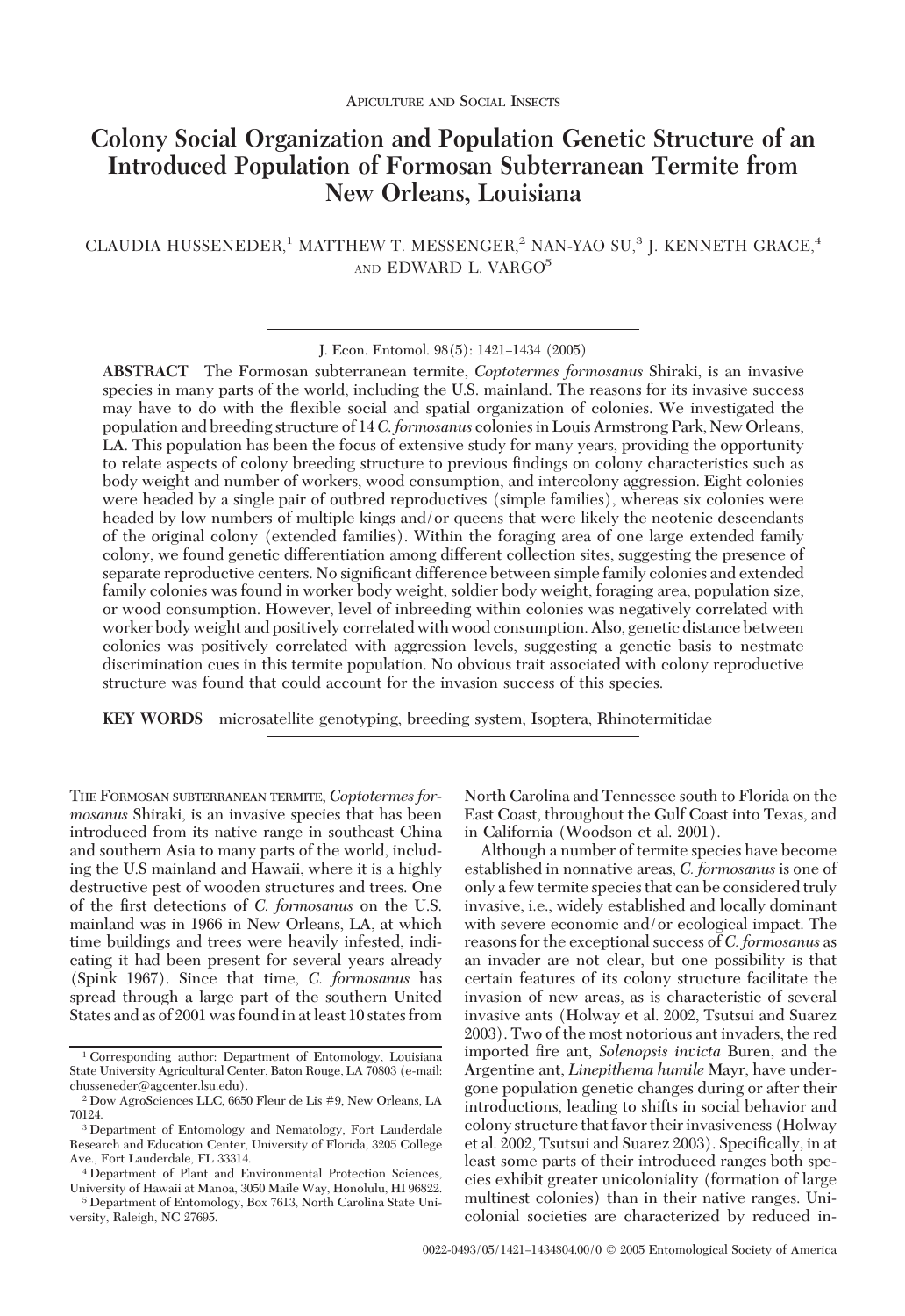traspecific aggression, high levels of polygyny (the presence of multiple reproductive queens within a colony), and colony reproduction by budding (initiation of a new colony by one or more queens and workers wholeave their natal colony), all of which can help in the success of introduced populations. There have been very few studies of colony social organization in introduced populations of *C. formosanus* and none in native populations, so it is not yet possible to say whether introduction events have affected colony structure in this species and what role any such changes may have played in the invasive success of this species.

Like other subterranean termites,*C. formosanus* has a complex life cycle involving changes in colony breeding structure and spatial organization. Colonies generally begin as simple families headed by two primary (alate-derived) reproductives who pair during mating ßights (King and Spink 1974, Su and Tamashiro 1987, Thorne 1998, Thorne et al. 1999, Raina et al. 2003). Eventually, the primary king and/or queen will be supplemented or replaced by neotenics (non-alatederived reproductives) from within the colony, leading to inbred extended families. As colonies grow, they expand their foraging range with underground tunnels, some of which may contain satellite nests, reaching up to 50 m or more from the main nest (King and Spink 1969, Su and Tamashiro 1987). It is likely that groups of foragers and/or satellite nests sometimes form budsin which they are physically separated from the rest of the colony and subsequently generate neotenics from existing workers to become independent colonies. In addition, there is evidence from *C. formosanus* and other species that subterranean termite colonies can occasionally fuse or adopt unrelated reproductives (Su and Scheffrahn 1988a, Jenkins et al. 1999, Bulmer et al. 2001, Clément et al. 2001, Matsuura and Nishida 2001, DeHeer and Vargo 2004). Thus, there is great potential for variation among *C. formosanus* populations in colony breeding structure, depending on age structure of the colonies, dynamics of colony-colony interactions, local ecological conditions, and population genetic structure. To date, genetic studies of introduced populations from only two areas have been published. In Hawaii, Husseneder and Grace (2001) found that all 17 colonies studied consisted of genetically distinct family units, and in Japan Vargo et al. (2003a) found that 27 of 30 colonies contained a single pair of reproductives, whereas the remaining three colonies contained multiple related reproductives.

As part of a larger project investigating the breeding structure of various introduced and native populations of *C. formosanus,* we examined here the genetic structure of an introduced population in Louis Armstrong Park, New Orleans. The park has a long history of *C. formosanus* activity dating back to a documented introduction in 1973 of an infested stage that was placed inside the park's Performing Arts Center (Scott and Scott 1996), which originated from Camp Leroy Johnson, one of several military bases credited with introducing *C. formosa*nus from Asia to New Orleans

after World War II (La Fage 1987). This termite population in Louis Armstrong Park has been the focus of an intensive recent study of population and colony structure and colony–colony dynamics (Messenger and Su 2005a, b; Messenger et al. 2005). Mark–release recapture methods, i.e., releasing dyed termites to determine colony identity, allowed delineation of 14 foraging areas (Messenger and Su 2005a). Each of these foraging areas was shown to consist of genetically distinct groups based on multilocus DNA fingerprinting and was therefore considered to belong to different colonies (Husseneder et al. 2003a).

The goal of this study was to provide a comprehensive view of the population genetics and social organization of the Louis Armstrong Park population of *C. formosanus* in relation to specific features of colonies and to behavioral interactions among colonies. To achieve this objective, we used microsatellite genotyping (Vargo and Henderson 2000) to describe the population genetic structure and the social organization of the 14 colonies. In addition, we connected the sociogenetic system of each colony, i.e., the breeding structure and the level of inbreeding within colonies to a number of colony characteristics previously reported by Messenger and Su (2005a, b), such as worker body weight, soldier body weight, size of foraging area, size of the foraging population, annual wood consumption rate, and levels of intercolony aggression. This study, which provides the most detailed analysis to date of many key attributes of an introduced population of this pest, represents an important step toward understanding the exceptional success of this termite species as an invader.

### **Materials and Methods**

**Definitions.** We use the following definitions throughout this article. Termites were sampled from *collection sites,* i.e., distinct inground foraging stations, stakes, logs, or trees. In a previous study using mark– release–recapture (Messenger and Su 2005a), collection sites were connected to 14 *foraging areas,* i.e., areas within which dyed termite workers were found to intermix, indicating they shared the same set of interconnected foraging tunnels. To call groups of termites sharing a foraging area a distinct *colony,* they have to form a functional unit of social interactive individuals and a distinct genetic unit (Thorne et al. 1999). The latter we confirmed by showing that termites from different collection sites within the same foraging area genetically group together, yet separate clearly from termites from neighboring foraging areas (Husseneder et al. 2003a). Colonies may consist of one or several interconnected *nests,* i.e., reproductive centers that contain a single pair or multiple reproductives and brood. This may lead to genetic structure among spatially separated areas within colonies. Colonies may vary in their social structure; some colonies may be headed by a single pair of reproductives (*simple family colonies,* or *Mendelian colonies*), some colonies may be headed by multiple kings and queens (*extended family colonies,* or *non-Mendelian colonies;*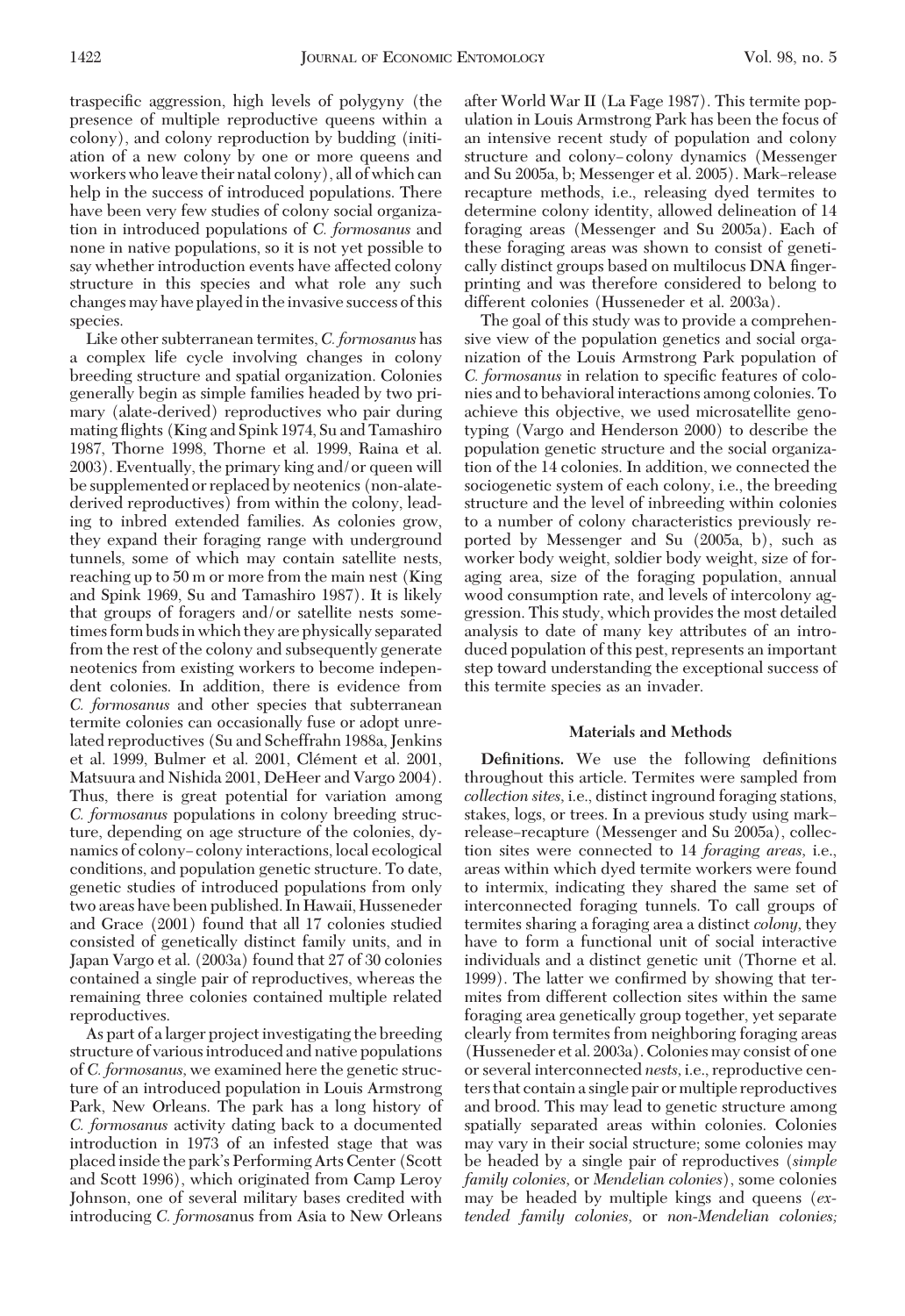Thorne et al. 1999, Vargo et al. 2003a). Termites in the park were considered to belong to the same gene pool and therefore to the same *population* because distances between collection sites in Louis Armstrong Park lay well within the ßight ability (up to 892 m) of alates (Messenger and Mullins 2005).

**Collections and DNA Extraction.** Louis Armstrong Park is located in New Orleans, a region heavily infested with Formosan subterranean termites. The 12.75-ha park is densely populated with termite colonies adjacent to each other. Foraging areas ranged from 83 to  $1,634$  m<sup>2</sup> (Fig. 1a). At least 50 workers were collected from one collection site at the center of the foraging area of each of the 14 colonies of Louis Armstrong Park between 1999 and 2000 by using artificial inground stations. From the largest colony (AP1), which occupied a foraging area  $\approx 500$  m<sup>2</sup> larger than any other colony, termites were collected from five collection sites within the same foraging area to test for intracolonial genetic structure (Fig. 1b). Specimens were stored in 95% ethyl alcohol until extraction of DNA. DNA was extracted from individual termites using the DNeasy tissue kit (QIAGEN, Valencia, CA).

Microsatellite Genotyping. We scored 18-35 individuals of each colony at eight microsatellite loci (Table 1), which were described previously for *C. formosanus* by Vargo and Henderson (2000). A detailed description of the polymerase chain reaction (PCR) conditions and genotype scoring procedures can be foundin Vargo and Henderson (2000). Because individuals within colonies are related and thus genetically nonindependent, we used only one individual per colony, i.e., when testing for linkage disequilibrium between loci and for the presence of a genetic bottleneck.

**General Statistics, Tests for Linkage Disequilibrium, and Recent Bottleneck.** General descriptive statistics, such as numbers of alleles per locus, observed versus expected heterozygosity, and allele frequencies were calculated for each colony and locus using the program GDA (Lewis and Zaykin 2000; Tables 1 and 2). To test for linkage disequilibrium between pairs of loci, *G*-statistics based on log-likelihood ratios were calculated and summed over all samples (FSTAT; Goudet 1995, 2001). To test for sig-

**Table 1. Descriptive statistics of the eight microsatellite loci**

| Locus          |           | Allele size (kb)              | No.<br>alleles | Frequency<br>of the most<br>common allele | Ho            | He        |
|----------------|-----------|-------------------------------|----------------|-------------------------------------------|---------------|-----------|
|                |           | Cf 4:1A2-4 194, 191, 188, 185 | 4              | 0.46                                      | 0.57 0.61     |           |
| $\mathfrak{2}$ | $Cf$ 4-4  | 248, 239, 230                 | 3              | 0.54                                      | 0.21 0.54     |           |
| 3              | $Cf10-4$  | 173, 170                      | $\mathfrak{2}$ | 0.50                                      | $0.29$ $0.51$ |           |
| 4              | $Cf12-4$  | 191, 182, 173, 146            | 4              | 0.68                                      | 0.57 0.52     |           |
| 5              | $Rf6-1$   | 172, 163                      | $\mathfrak{2}$ | 0.80                                      | 0.36 0.30     |           |
| 6              | $Cf$ 4-10 | 245, 242, 236                 | 3              | 0.46                                      | 0.71 0.59     |           |
| 7              | $Cf10-5$  | 308, 296, 281                 | 3              | 0.50                                      | 0.71 0.64     |           |
| 8              | $Cf4-9A$  | 302, 299, 287                 | 3              | 0.50                                      | 0.71 0.61     |           |
| Mean           |           |                               | 3.00           | 0.56                                      |               | 0.52 0.54 |
| SD.            |           |                               | 0.76           | 0.12                                      | $0.20\;0.11$  |           |

Locus designations follow Vargo and Henderson (2000). Genotypes were scored for one randomly chosen individual per colony.

**Table 2. Descriptive statistics of the 14 colonies of Louis Armstrong Park**

| Colony               | $\boldsymbol{n}$ | A/locus | Ho   | He   | r       |
|----------------------|------------------|---------|------|------|---------|
| AP1                  | 21.38            | 2.13    | 0.44 | 0.34 | 0.49    |
| AP <sub>2</sub>      | 22.00            | 2.13    | 0.62 | 0.42 | 0.55    |
| AP <sub>3</sub>      | 23.00            | 1.75    | 0.26 | 0.24 | 0.72    |
| AP4                  | 22.38            | 1.88    | 0.37 | 0.36 | 0.47    |
| AP5                  | 22.50            | 2.50    | 0.69 | 0.56 | 0.15    |
| AP <sub>6</sub>      | 22.38            | 2.13    | 0.51 | 0.38 | 0.63    |
| AP7                  | 20.63            | 2.13    | 0.56 | 0.46 | 0.37    |
| AP <sub>8</sub>      | 20.63            | 2.25    | 0.56 | 0.42 | 0.57    |
| AP9                  | 20.75            | 2.13    | 0.70 | 0.47 | 0.46    |
| AP10                 | 22.25            | 2.00    | 0.48 | 0.42 | 0.44    |
| AP11                 | 20.38            | 2.00    | 0.52 | 0.37 | 0.72    |
| AP12                 | 20.00            | 1.75    | 0.29 | 0.28 | 0.66    |
| AP14                 | 20.50            | 2.00    | 0.48 | 0.39 | 0.52    |
| AP15                 | 21.75            | 1.88    | 0.36 | 0.33 | 0.65    |
| Mean simple family   | 21.77            | 2.07    | 0.50 | 0.40 | $0.53*$ |
| SD                   | 0.85             | 0.20    | 0.11 | 0.07 | 0.14    |
| Mean extended family | 21.07            | 2.02    | 0.47 | 0.37 | $0.60*$ |
| $_{\rm SD}$          | 1.04             | 0.22    | 0.17 | 0.10 | 0.15    |
| Mean all             | 21.47            | 2.05    | 0.49 | 0.39 | $0.55*$ |
| SD all               | 0.97             | 0.20    | 0.14 | 0.08 | 0.18    |

Simple family colonies are shown with gray background, and extended family colonies with black background. *n*, mean number of individuals across all loci; *A/locus*, the number of alleles per locus; *Ho*, observed heterozygosity; *He*, expected heterozygosity; *r*, relatedness coefficients within colonies.

\* Means for *r* were calculated according to Queller and Goodnight (1989). SD values are calculated from the standard errors derived from jackknifing over loci (1000 replications).

nificance of association between genotypes of all pairs of polymorphic loci, randomized data sets were created (2,400 permutations); genotypes at each pair of loci were combined at random, and the log-likelihood ratio *G*-statistic was calculated for each randomized data set. The value of *P* was estimated from the proportion of permutations that were greater or the same as the observed. None of the 28 pairs of loci showed significant linkage. Thus, all eight polymorphic microsatellite loci were assumed to assort independently.

We determined whether the population had gone through a recent genetic bottleneck based on the fact that bottlenecks reduce allele numbers faster than heterozygosity, so that observed heterozygosity is greater than the heterozygosity expected from allele numbers. Calculations of expected heterozygosity depend on the model of mutation (Infinite Allele model, Stepwise Mutation model). Tests were performed with both mutation models as implemented in the program BOTTLENECK (Piry et al. 1999).

**Population Structure,** *F***-Statistics.** Colonies were tested for significant differentiation using log-likelihood *G*-statistics by using FSTAT (Goudet 2001). *P* values were obtained through permutations of the multilocus genotypes between each pair of colonies and standard Bonferroni corrections were applied. Pairwise genetic distances  $(F_{CT};$  see below) between colonies were visualized using principal coordinate analysis (NTSYSpc, 2.11, Applied Biostatistics Inc., Setauket, NY). To assess isolation by distance  $F_{CT}$ values were correlated to geographical distance using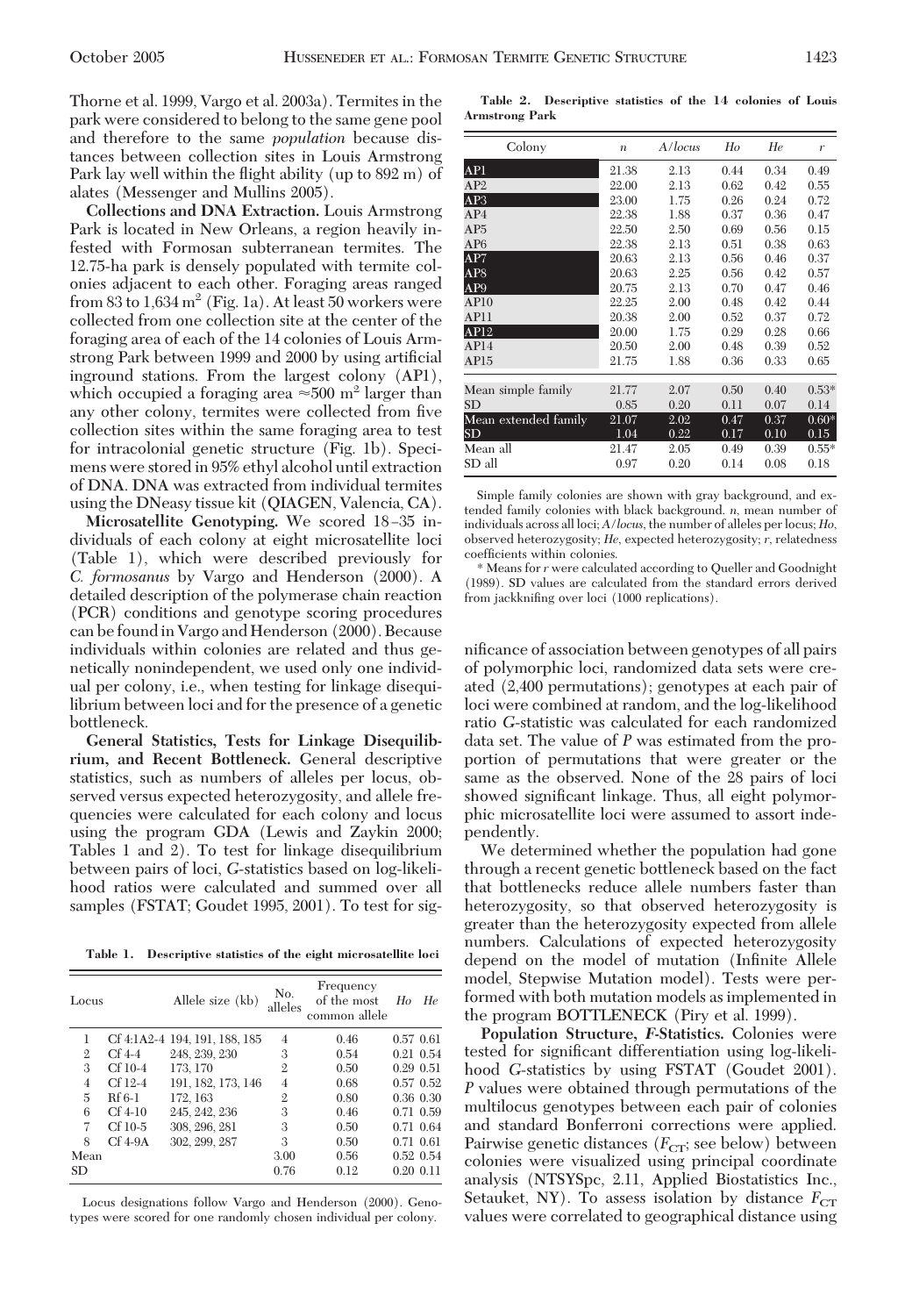

Fig. 1. (a) Map of the 14 foraging areas in Louis Armstrong Park determined by mark-release-recapture. (b) Detailed map of the five collection sites from foraging area AP1.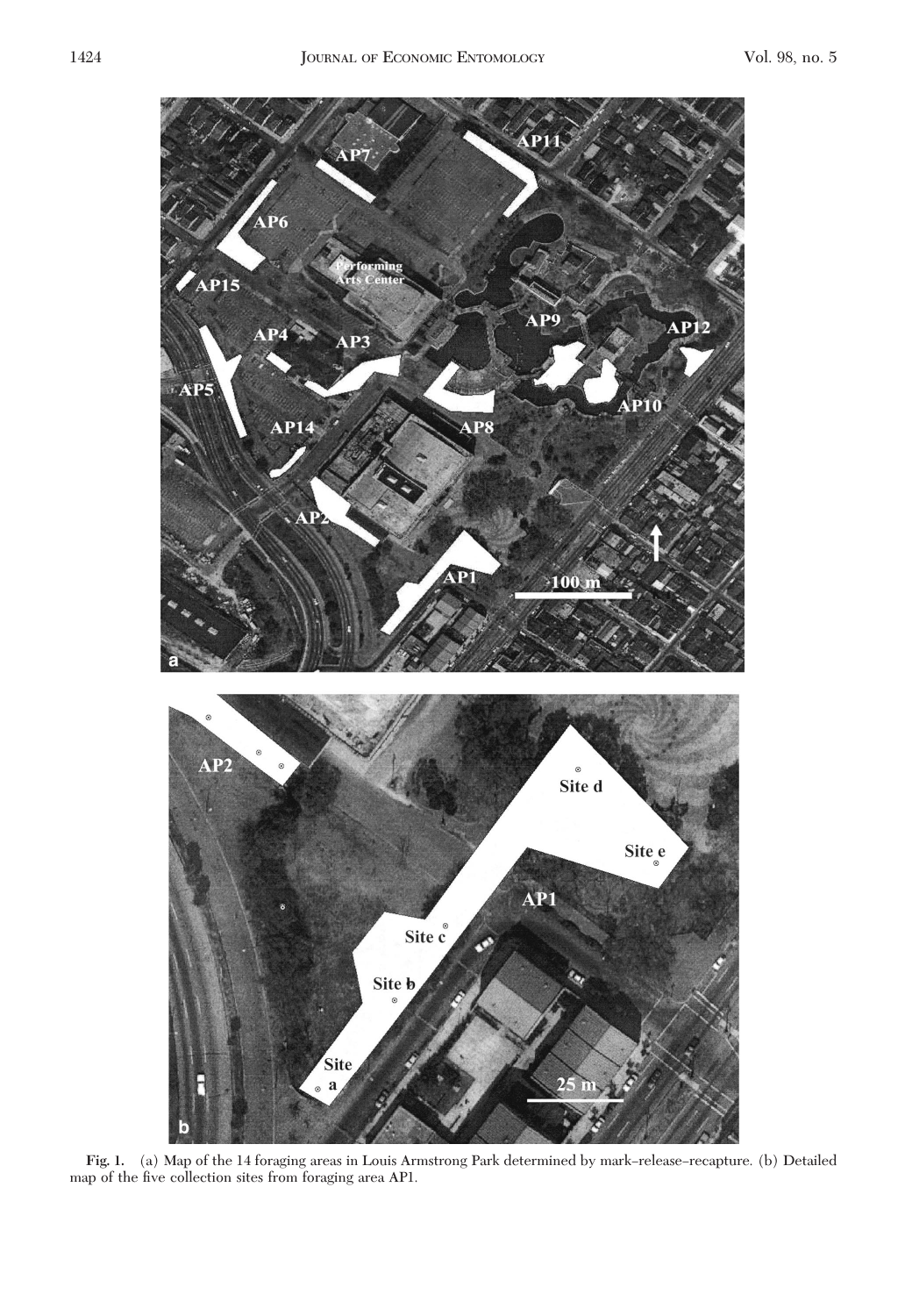Pearson's correlation coefficient and the correlation was subsequently tested for significance using a Mantel test (1000 iterations, GENEPOP on the Web; Raymond and Rousset 1995).

To analyze the population genetic structure and inbreeding at the levels of the colony and population, hierarchical *F*-statistics were calculated using the methods of Weir and Cockerham (1984) as implemented in GDA (Lewis and Zaykin 2000). To assess the significance of the *F*-statistics, 95% confidence intervals (CI) were constructed by bootstrapping over loci. *F* values were considered significantly different from zero if their confidence intervals did not span zero. When two *F* values were compared, they were considered significantly different when their 95% CI did not overlap each other.

Traditionally, in nonsocial insects  $F_{IT}$  signifies the coefficient of inbreeding for individuals relative to the total population and can be divided into  $F_{ST}$  (the coefficient of inbreeding of subpopulations relative to the total population) and  $F_{\text{IS}}$  (the coefficient of inbreeding of individuals within subpopulations). Because of the strongly hierarchical genetic structure in social insect populations (Ross 2001), it is reasonable to treat colonies as subpopulations (Thorne et al. 1999, Bulmer et al. 2001). Thus,  $F_{IT}$  in social insects is analogous to the standard inbreeding coefficient in nonsocial populations,  $F_{IS}$ , and is a measure of the level of inbreeding in individuals relative to the population.  $F_{CT}$  is analogous to  $F_{ST}$  and represents the genetic differentiation among colonies.  $F_{\text{IC}}$  is the coefficient of inbreeding in individuals relative to their colony and reflects most clearly the colony's breeding system (Thorne et al. 1999; Bulmer et al. 2001; Bulmer and Traniello 2002a; Vargo 2003a, b; Vargo et al. 2003a; DeHeer and Vargo 2004).

**Colony Social Organization and Genetic Structure.** We tested whether colonies were headed by a single pair of reproductives (simple family colonies) or multiple reproductives (extended family colonies) based on the frequencies and classes of worker genotypes (Vargo 2003a, Vargo et al. 2003a). Colonies were considered simple families if the classes of genotypes of the workers were consistent with those expected for the offspring of a single pair of parents, and if the frequencies of the observed genotypes did not differ significantly from the expected Mendelian ratios. Deviations from Mendelian ratios were determined between observed and expected genotype frequencies at each locus by a *G*-test for goodness-of-fit. An overall *G*-value for each colony was obtained by summing all the *G-*values across all eight loci. Colonies were considered extended families when they had more genotypes than possible for the offspring of a monogamous pair or the observed frequencies of the genotypes deviated significantly from those expected in simple families  $(P < 0.05, G$ -test).

To further determine degrees of inbreeding within colonies, we assessed average nest mate relatedness (*r*) for workers (RELATEDNESS 5.0.8, Queller and Goodnight 1989, 95% CI were obtained by jackknifing over loci) and calculated *F*-statistics by treating colonies as subpopulations as described above. The inferred reproductive structure together with estimated values of relatedness and inbreeding were compared with the values predicted by simulations of a variety of possible reproductive systems for subterranean termites (Thorne et al. 1999, Bulmer et al. 2001).

From the worker genotypes present in each of the simple family colonies, the genotypes of the parents were reconstructed, and *F*-statistics for the reproductives were estimated from the inferred genotypes. Pairwise relatedness between the parents was calculated using SpaGeDi 1\_1b (Hardy and Vekemans 2002). To test whether parents were putative siblings, i.e., prior nest mates, we used likelihood calculations in KINSHIP 1.3.1 (Goodnight and Queller 1999, available at http://www.gsoftnet.us/GSoft.html). The null hypothesis was that pairs were unrelated  $(r = 0)$ , whereas the alternate hypothesis was that pairs were nest mates  $(r = 0.55$  as determined by the average nest mate relatedness within all colonies; Table 2). Significance at the level of  $P = 0.05$  was determined by log likelihood tests with 10,000 series of pairs created at random.

#### **Results**

**General Statistics, Linkage Disequilibrium, and Bottleneck.** Each colony in the Louis Armstrong Park population was represented by termites from one central collection site per foraging area as we have previously shown that different collection sites from the same foraging area belong to one genetic unit, i.e., the same colony (Husseneder et al. 2003a). To analyze the colony organization, we genotyped 390 individual worker termites from the 14 colonies at eight microsatellite loci. Each of the eight microsatellite loci was polymorphic with two to four alleles observed across the 14 colonies surveyed (Table 1).

Mean observed heterozygosity for all eight loci across all 14 colonies was  $0.52$  (SD = 0.20) and corresponded well with the expected heterozygosity 0.54  $(SD = 0.11;$  Table 1). We tested each locus for heterozygote excess or deficit, i.e., deviations from Hardy-Weinberg equilibrium. None of the eight loci showed significant heterozygote excess. Only Cf 4-4 showed significant heterozygote deficiency  $(P =$ 0.006; P for a 5% significance level  $= 0.003$  after Bonferroni correction). The most likely cause of heterozygote deficiency at only one locus is the presence of null alleles. However, the genotypic distribution in the data set with at least 18 individuals genotyped per locus did not indicate the presence of null alleles. In fact, in eight colonies *Cf 4-4* showed no deviation from Mendelian ratios and in six colonies the locus was monomorphic. No individual was found in which this locus did not amplify consistently (null allele homozygote). Therefore, the slight heterozygote deficit observed was not due to the presence of null alleles.

There was significant evidence of a recent genetic bottleneck in the Louis Armstrong Park population for both the infinite alleles model of mutation-drift equilibrium  $(P = 0.004)$  and the stepwise mutation model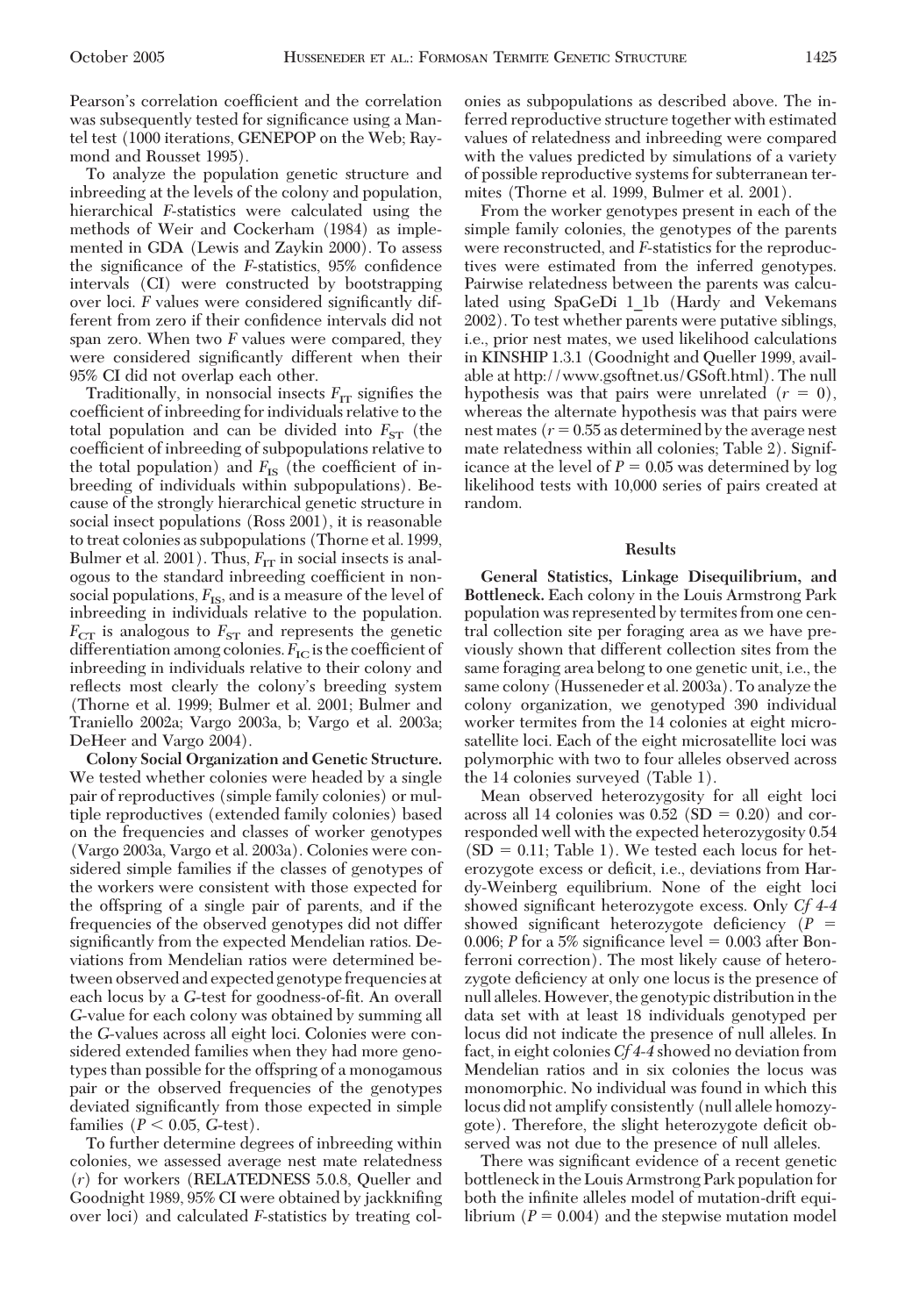|                                              | $F_{TT}$               | $F_{CT}$                         | $F_{\rm IC}$                   | $\mathcal{r}$                 |
|----------------------------------------------|------------------------|----------------------------------|--------------------------------|-------------------------------|
|                                              |                        |                                  |                                |                               |
| All colonies $(n = 14)$ (95% CI)             | $0.13$ (0.03 to 0.25)  | $0.31$ $(0.25 \text{ to } 0.40)$ | $-0.28$ ( $-0.38$ to $-0.21$ ) | $0.55(0.47 \text{ to } 0.64)$ |
| Simple family colonies $(n = 8)$ (95% CI)    | $0.12$ (-0.01 to 0.26) | $0.30(0.24 \text{ to } 0.38)$    | $-0.27$ ( $-0.36$ to $-0.16$ ) | $0.53$ (0.46 to 0.62)         |
| Extended family colonies $(n = 6)$ (95% CI)  | $0.16$ (0.03 to 0.32)  | $0.34$ (0.26 to 0.46)            | $-0.28$ ( $-0.33$ to $-0.23$ ) | $0.60$ $(0.49$ to $0.70)$     |
| Simulated breeding system                    |                        |                                  |                                |                               |
| (A) Simple family colonies with              |                        |                                  |                                |                               |
| (1) outbred reproductive pairs               | 0.00                   | 0.25                             | $-0.33$                        | 0.50                          |
| (2) indeed pairs $N_f = N_m = 1, X = 1$      | 0.33                   | 0.42                             | $-0.14$                        | 0.62                          |
| (B) Extended family colonies with inbreeding |                        |                                  |                                |                               |
| among multiple neotenics                     |                        |                                  |                                |                               |
| $(1)$ $N_f = 2, N_m = 1, X = 1$              | 0.26                   | 0.35                             | $-0.14$                        | 0.55                          |
| $(2)$ $N_f = N_m = 10, X = 1$                | 0.33                   | 0.34                             | $-0.01$                        | 0.51                          |
| (3) $N_f = N_m = 10, X = 3$                  | 0.37                   | 0.38                             | $-0.02$                        | 0.56                          |
| (4) $N_f = 200$ , $N_m = 100$ , $X = 3$      | 0.33                   | 0.34                             | $-0.00$                        | 0.50                          |
| $(C)$ Pleometrosis                           |                        |                                  |                                |                               |
| $N_f = 1, N_m = 2$                           | 0.00                   | 0.19                             | $-0.23$                        | 0.38                          |
| (D) Inbreeding, then mixing of unrelated     |                        |                                  |                                |                               |
| workers from two colonies $(1:4)$            |                        |                                  |                                |                               |
| $N_f = N_m = 10, X = 3, p = 0.8$             | 0.37                   | 0.25                             | 0.15                           | 0.36                          |

**Table 3.** *F***-statistics and relatedness coefficients for** *C. formosanus* **workers of 14 colonies from Louis Armstrong Park, New Orleans, and expected values for different breeding systems derived from computer simulations**

For the simulated breeding systems, *X* represents the number of generations of production of replacement reproductives within a colony; *N*<sup>f</sup> and *N*<sup>m</sup> represent the number of replacement females and males, respectively, produced per generation (Thorne et al. 1999, Bulmer et al. 2001).

 $(P = 0.008,$  one-tailed Wilcoxon sign-rank test for heterozygote excess).

**Social Organization of Colonies.** Permutation tests of the distribution of genotypes between pairs of colonies showed significant differentiation between each pair of colonies at the 5% level. Each pair of colonies was distinguished from each other by at least two and up to 13 private alleles, i.e., alleles only occurring in one of the colonies, but not the other (mean  $= 6.71$ ,  $SD = 2.41, n = 91$ . Thus, the genetic differentiation found in a previous study based on multilocus DNA fingerprinting (Husseneder et al. 2003a) was confirmed; the 14 colonies of Louis Armstrong Park were genetically distinct. No significant correlation between genetic distance  $(F_{CT})$  and geographic distance was found (Pearson's  $r = 0.08$ ,  $P > 0.20$ , Mantel test).

To assess whether colonies were headed by a single pair (simple families) or by multiple reproductives (extended families), we analyzed genotypes of at least 18 workers per colony. Eight colonies (57%) had genotypes and genotype frequencies consistent with the presence of a single pair of reproductives and were thus considered to be simple families. Six colonies (43%) had genotypes or genotype frequencies inconsistent with simple families, indicating the presence of multiple same-sex reproductives in an extended family (Table 2).

The *F*-statistics and relatedness values with their 95% confidence intervals estimated from the worker genotypes across all loci and colonies are shown in Table 3, along with values derived from computer simulations by Thorne et al. (1999), Bulmer et al.  $(2001)$ , and Vargo  $(2003a, b)$ . Overall,  $F_{CT}$  was large  $(0.31)$  and confirmed the genetic differentiation between colonies. Workers within colonies were moderately inbred on the level of the local population ( $F_{IT}$ = 0.13) and showed highly negative  $F_{\text{IC}}$ -values ( $F_{\text{IC}}$  =  $-0.28$ ), consistent with low numbers of reproductives within colonies. Nestmates were closely related to each other  $(r = 0.55)$ .

*F*-statistics and relatedness analyses considering the eight simple families and six extended family colonies separately yielded values not significantly different from the overall population and each other. Simple family colonies showed genetic differentiation, and low inbreeding within colonies with intracolonial relatedness not significantly different from 0.5 as did extended family colonies (Table 3). No significant differences were found comparing simple family colonies versus extended family colonies in genetic differentiation  $(F_{CT})$ , nor in the degrees of inbreeding and relatedness  $(F_{\text{IC}}$  and r) within colonies (two-sided  $P$  values  $>0.20$ ; permutation test, FSTAT).

The *F* values for simple family colonies were not significantly different (based on the overlapping  $95%$ CI) from those of the computer simulations for colonies headed by a pair of outbred reproductives (Table 3, case A.1). The empirical values for extended family colonies did not provide a clear match with any of the simulated breeding systems, but the highly negative  $F_{\text{IC}}$  value is suggestive of a low number of reproductives, on the order of fewer than 10 (Table 3). Nevertheless, certain breeding systems could be excluded, such as a high number of neotenics inbreeding over at least three generations (case B.3), pleometrosis (case C), and mixing of unrelated workers at collection sites (case D).

Reproductives of simple family colonies were not significantly inbred based on the genotypes inferred from their worker offspring ( $F_{IT}$  = 0.02, 95% CI =  $-0.14 - 0.11$ ). Overall, reproductive pairs were less inbred than workers but the difference was not significant ( $F_{IT} = 0.13, 95\% \text{ CI} = 0.03 - 0.25$ ). Relatedness between the reproductives within pairs  $(r = 0.11,$  $SD = 0.41$ ,  $n = 8$ ) was slightly higher than the population background derived from pairwise compari-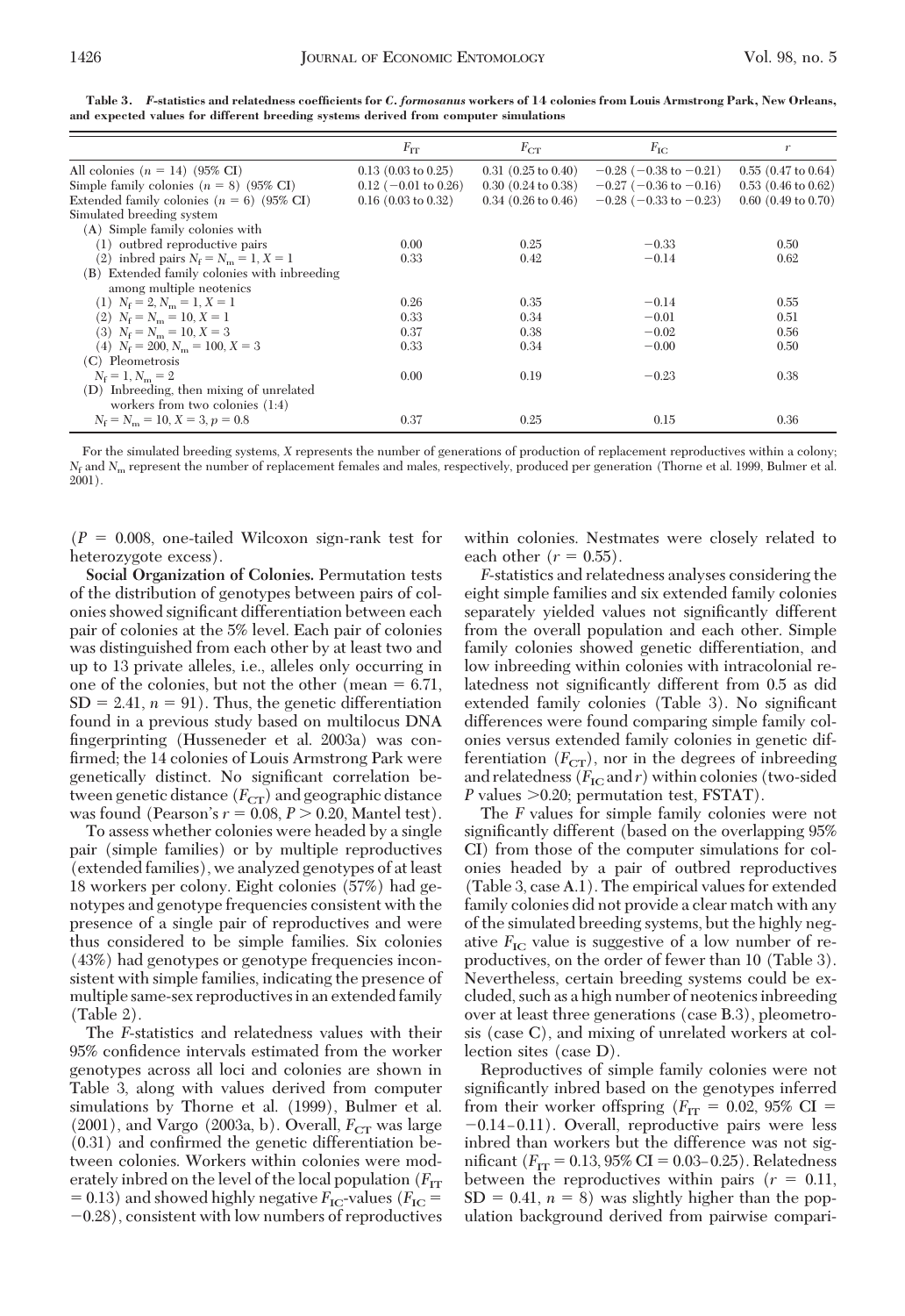

## principal coordinate I  $(40\%)$

**Fig. 2.** Ordination of the genetic distances  $(F_{CT}/(1 F_{CT}$ ) between 14 colonies of Louis Armstrong Park (circles) and termites collected from five collection sites (a-e) across the foraging area of colony AP1 (squares). Open symbols indicate simple family colonies; filled symbols indicate extended family colonies. The first two principal coordinates account for 60% of the total variance. Note that different colonies which seem to be close in the multivariate plot separate clearly in the third dimension.

sons between reproductives from different colonies  $(r = -0.08, SD = 0.36, n = 112, two-tailed Mann-$ Whitney  $U, P = 0.13$ ; however, this difference was not significant due to the small number of single pairs and the large standard deviation of the relatedness values. The latter reßects the wide range of the relatedness values between pairs (range  $-0.75-0.62$ ). Only in colony AP15 were the parents putative siblings, i.e., they most likely originated from the same colony  $(10,000 \text{ simulations}, P = 0.05)$ .

**Genetic Differentiation within Colonies.**We found small but significant genetic differentiation among termites from five different collection sites within the foraging area of the spatially expansive colony AP1. Significant differentiation in the genotypic distribution occurred between six of the 10 pairings of collection sites (Fisher method,  $\chi^2$  = infinity, df = 14-16,  $P \leq 0.001$ ). The detected genetic differentiation among termites from different collection sites of AP1  $(F_{CT} = 0.02, SD = 0.01, n = 10)$  was significantly smaller than the differentiation among groups of termites from different colonies (average  $F_{CT} = 0.31$ ,  $SD = 0.09$ ,  $n = 91$ ; Fig. 2, two-tailed Mann-Whitney  $U, P \leq 0.001$ ). This result is consistent with all the termites within AP1 belonging to a single colony with slight differentiation among spatially separated portions of the foraging area.

**Correlation of Genetic, Colony Characteristics and Behavioral Data.** Previously, Messenger and Su (2005a, b) reported colony characteristics and aggression of termite colonies in Louis Armstrong Park. Colony characteristics were described for 12 colonies, and aggression was described for 11 of the colonies investigated in the current study. We correlated their data with our results concerning social organization and genetic distance.



**Fig. 3.** Correlation of inbreeding levels within colonies  $(F_{\text{IC}})$  with worker body weights and total wood consumption.

No significant difference in worker and soldier weight, in wood consumption, foraging population, and foraging area (reported in Messenger and Su 2005a) was found between simple family colonies and extended family colonies (two-tailed Mann-Whitney *U,*  $P > 0.20$ *. No significant correlation was found* between the colonies' soldier weight, size of the foraging area, or population size (Messenger and Su 2005a) and the inbreeding coefficient within colonies  $(F_{\text{IC}})$ . However,  $F_{\text{IC}}$  was significantly negatively correlated with worker weight  $(r = -0.55, P = 0.05)$  and positively correlated with wood consumption (*r* 0.62,  $P = 0.03$ ; Fig. 3). A weak but significant positive correlation occurred between the pairwise genetic distance between colonies  $F_{CT}/(1 - F_{CT})$  and the level of aggression determined by Messenger and Su (2005b) in both no choice tests in petri dishes (Mantel test, 55 pairings, 999 permutations,  $r = 0.31, P = 0.01$ and 48 h mortality in arenas  $(r = 0.35, P = 0.02)$ .

#### **Discussion**

The present results on the genetic structure of the *C. formosanus* colonies in Louis Armstrong Park together with previous studies of colony foraging areas, colony census data and intercolony aggression (Husseneder et al. 2003a; Messenger and Su 2005a, b;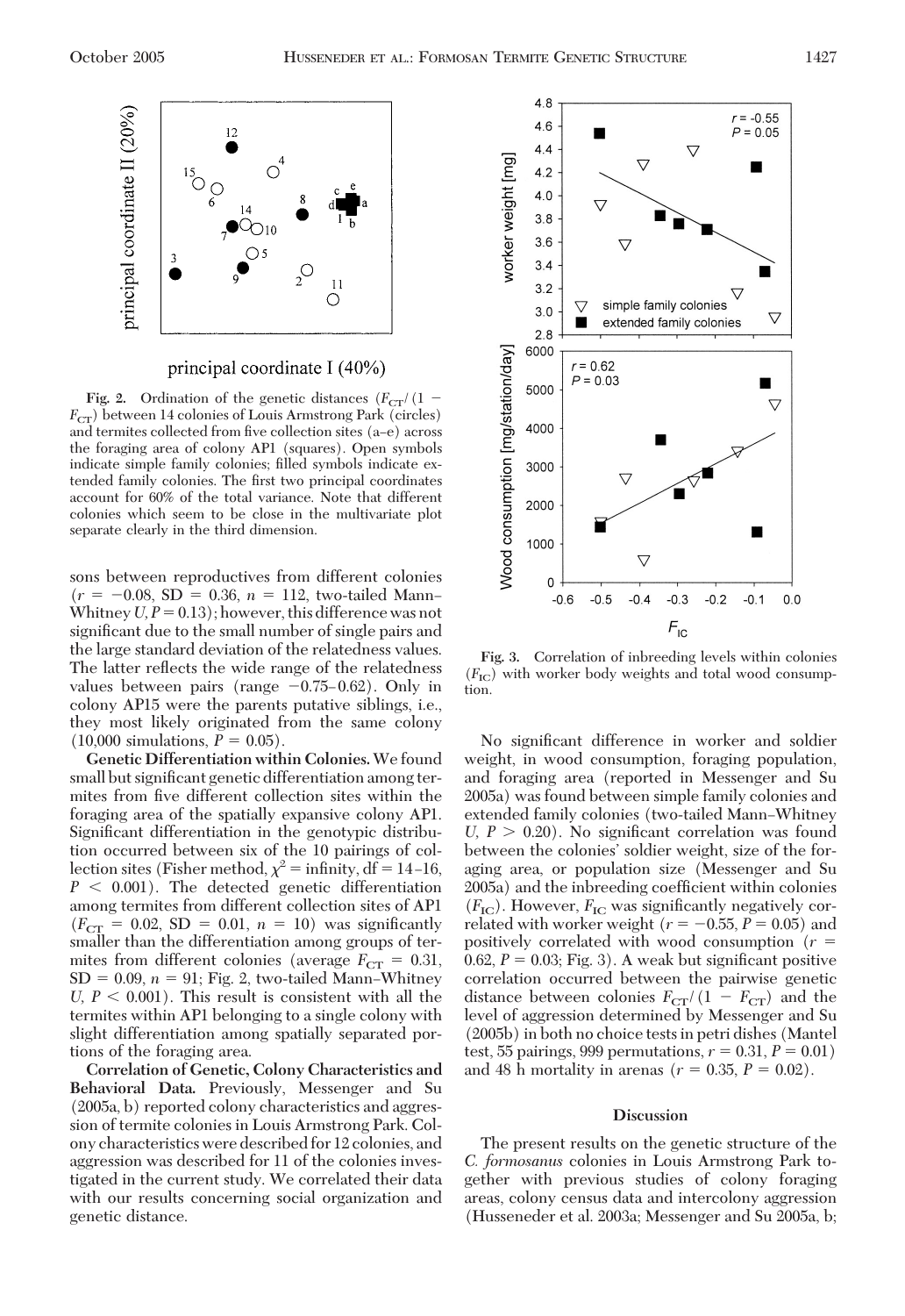Messenger et al. 2005), provide the most comprehensive view to date of the population genetics, breeding system, ecology, and behavior of an introduced population of *C. formosanus.* Our genetic analyses showed that termite colonies in Louis Armstrong Park were approximately equally divided between simple and extended families. One would expect colonies with multiple reproductives to have greater population size and thus occupy larger territories and consume more wood than simple family colonies with just one reproductive pair (Thorne et al. 1999, Grube and Forschler 2004). Our results did not support this prediction. Although the two colonies with the largest foraging areas were extended families (AP1 with 1,634  $m^2$ , and AP8 with 1,186 m<sup>2</sup>; Messenger and Su 2005a), we found no significant difference overall between simple families and extended families in the three variables associated with colony size: size of the worker population, size of foraging area, or quantity of wood consumed.

This lack of association between family type and characteristics linked to colony size may be due in part to the difficulty of measuring the latter accurately, especially the size of the worker population and total amount of wood consumed by colonies. For practical reasons, colony population size can only be estimated by the indirect method of mark–release–recapture because excavation of colonies for direct colony census is not feasible given their large underground foraging areas and the destructive and time-consuming nature of the procedure. Mark-release-recapture can lead to biased estimates of the actual number of workers in a colony if there is intracolony differentiation, because this violates one of the main assumptions of this method, that of equal distribution and free interchange of individuals within the entire foraging area (Evans et al. 1999). In fact, we did find significant genetic differentiation among collection sites within the most expansive colony, AP1, indicating that, in at least this one colony, the mark–release–recapture technique probably did not provide an accurate estimate of colony size. Wood consumption was determined from artificial monitoring stations, which likely comprised only a few of a muchlarger number of other food sources used by the study colonies. Thus wood consumption, as measured by Messenger and Su (2005a), may depend as much or more on the amount of other food materials to which a colony has access as the number of individuals in the colony. Of these three variables likely to be associated with colony size, the most accurately measured was probably foraging area, but still we found no difference between simple and extended families. Recently, DeHeer and Vargo (2004) also reported a lack of association between colony breeding structure and size of foraging area in *Reticulitermes flavipes* Kollar, suggesting that the presence of multiple neotenics in this species is not associated with more expansive foraging areas either. However, among extended family colonies of *R. flavipes,*both DeHeer and Vargo (2004) and Bulmer and Traniello (2002a) found a positive association between foraging area and level of inbreeding within

colonies  $(F_{\text{IC}})$ , suggesting that within this colony type, larger colonies have more reproductives and possibly spatially separate reproductive centers. No such correlation was found in the current study for *C. formosanus,* possibly because competition among neighboring colonies might have limited expansion of foraging areas of extended families (Messenger and Su 2005b), or the extended family colonies in our study were comparatively young as suggested by the fact that they were not significantly more inbred than simple families (see below).

Our results may provide some insight into the factors underlying the considerable variation among *C. formosanus* colonies in the size of workers, a phenomenon noted by others (Su and Scheffrahn 1988a) but for which no explanation had been previously offered. Although we found no significant difference between simple and extended families in size of workers, across both colony types combined there was a significant negative correlation between the level of inbreeding within colonies  $(F_{\text{IC}})$  and worker body size, as measured by weight. The colony inbreeding coefficient also was positively correlated with wood consumption. Together, these results suggest that colonies that are more inbred have smaller workers and consume more food. A negative relationship between worker size and wood consumption also was reported by Su and La Fage (1984). One possible explanation for why more inbred colonies might have smaller workers is that inbreeding negatively affects development, resulting in slightly stunted growth. It is of interest to note that such a negative effect of inbreeding on growth rates and adult body size has recently been reported in the subsocial spider *Stegodyphus lineatus* Latreille (Bilde et al. 2005), suggesting this may be a widespread consequence of inbreeding, at least in arthropods. However, the assumption that smaller worker size is a sign of inbreeding depression and thus associated with a negative effect on the termite colony, is inconsistent with previous findings suggesting that termite colonies with smaller workers are actually more vigorous and therefore more active foragers (Shimizu 1962, Grace et al. 1995).More studies on the mechanismslinking worker size, inbreeding, and breeding structure of termite colonies are needed.

In a previous study, pairwise aggression tests between 11 of the Louis Armstrong Park colonies revealed variable levels of agonism (Messenger and Su 2005b). These aggression levels were weakly but significantly correlated with genetic distances among colonies determined in the current study, suggesting there is some genetic component to colony labels leading to colony mate recognition and discrimination (Beye et al. 1997). Genetically based discrimination cues have been suggested for other termite species (Adams 1991, Husseneder et al. 1998, Kaib et al. 2004), but two previous studies with *C. formosanus* failed to detect a genetic inßuence on levels of intercolonial aggression (Husseneder and Grace 2001, Florane et al. 2004). The reasons for the discrepancy between the current study and the previous work are not clear,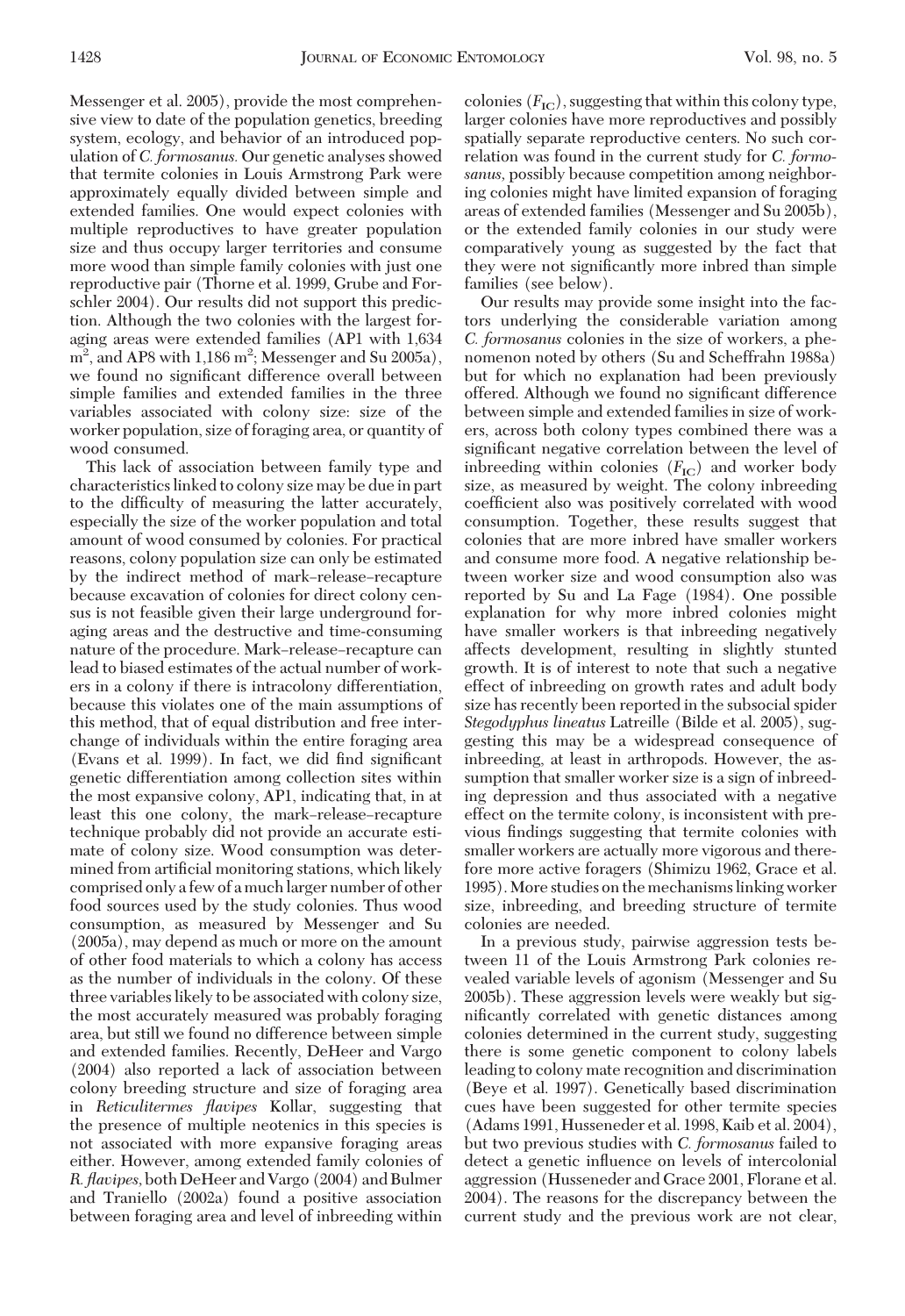but there are several mutually compatible possibilities. First, there could simply be variation among populations in the level of intraspecific aggression (Su and Haverty 1991) and the extent to which genetic factors influence behavior toward foreign conspecifics such that genetically based odor cues are more important in inßuencing agonism in some populations. Second, there could be differences between studies in the types of genetic markers used to assess genetic relationships among colonies. Using multilocus DNA fingerprinting, Husseneder and Grace (2001) did not find a significant correlation between intercolonial aggression and genetic similarities in a population of 17 colonies from Oahu, HI. However, multilocus DNA fingerprinting may not be as precise as the microsatellite markers used in the current study for quantifying genetic distances (Husseneder et al. 2003b). Small sample size may account for the lack of a significant relationship between aggression levels and genetic similarities as measured by microsatellite markers among only four colonies from Louisiana as recently reported by Florane et al. (2004).

Another possible reason why we found a relationship between genetic similarity and agonistic behavior not detected in previous studies may have to do with the detailed nature of the current study. Our study concerned a small area with neighboring colonies, which probably encountered each other frequently in the field. The high frequency of these encounters might have led to aggression mediated by genetic cues between familiar neighboring colonies, which may not occur in colonies so distant that they would never meet under natural conditions. Encounter-induced hostility has been described in the ants *Cataglyphis fortis* Forel (Knaden and Wehner 2003) and *Pristomyrmex pungens* Mayr (Sanada-Morimura et al. 2003). This phenomenon, which is the opposite of the dearneighbor concept, also has been reported in other social insects, including the nest building termite, *Nasutitermes corniger* Motschulsky (Dunn and Messier 1999). However, no evidence for increased aggression among neighboring colonies was found in the eastern subterranean termite *R. flavipes* (Bulmer and Traniello 2002b), suggesting that this is not a universal phenomenon in termites. Further detailed studies of the genetic relationships among colonies and levels of aggression are needed to determine whether the positive relationship found in the current study is general in this species. Of particular importance will be studies of native populations which are genetically more diverse than introduced populations (see below).

Genetic diversity in the Louis Armstrong Park population, as measured by allele number per locus, was low (2.9) compared with most other populations of *C. formosanus* investigated so far, but it was similar to a neighboring population from City Park, New Orleans  $(3.1, n = 17$  colonies, unpublished data). Three other introduced populations had more alleles per locus on average, Oahu, HI  $(3.9, n = 12 \text{ colonies};$ unpublished data), Rutherford County, North Caro- $\lim_{n \to \infty} (3.5, n = 8$  colonies; unpublished data), and Kyushu, Japan  $(6.0, n = 20$  colonies; Vargo et al.

2003a), whereas two introduced populations had slightly lower allele numbers: Fukue, Japan (2.7, *n* 10 colonies; Vargo et al. 2003a) and Charleston, SC 1.9,  $n = 25$  colonies; unpublished data). As expected, a native population from China had the highest number of alleles per locus  $(6.4, n = 13$  colonies; unpublished data).

Reduced genetic diversity can be caused by genetic drift and/or a recent genetic bottleneck, i.e., a sharp reduction in population size (Cornuet and Luikart 1996, Piry et al. 1999). Such a drop in effective population size often occurs when a species is introduced to a new area (founder effect). Not surprisingly, we detected a recent genetic bottleneck in the Louis Armstrong Park population, which was reportedly founded only 30 yr ago from wood brought in from a nearby military base (Scott and Scott 1996). Thus, the Louis Armstrong Park population was likely established by a very small population that had undergone at least two recent bottlenecks, the first during its introduction to New Orleans and the second upon its introduction to the park from a nearby population. In addition to its introduction history, a bottleneck also might reßect the continuous effort to control termite populations in New Orleans, leading to frequent reductions in population size. We also have found evidence of a recent bottleneck in two other introduced populations on the U.S. mainland (City Park,  $n = 17$ ) colonies; and Charleston,  $n = 25$  colonies), but not in a third population (Rutherford County), which consisted of only eight colonies (unpublished data). In contrast, in a previous study we did not detect a recent bottleneck in two introduced populations in Japan, where *C. formosanus* has been established for some 300 yr (Vargo et al. 2003a). The lack of a trace of a recent bottleneck in these Japanese populations is not unexpected considering that the heterozygosity excess caused by loss of rare alleles during a bottleneck, which forms the basis of the tests used, is expected to persist for only a couple of dozen generations (Cornuet and Luikart 1996).

*F*-statistics conducted to describe the small scale population structure of Louis Armstrong Park termites revealed moderate inbreeding on the population level  $(F_{IT} = 0.13)$ . Because of the hierarchical nature of the analysis in our study and in other similar studies,  $F_{IT}$ , when estimated for a single population, is equivalent to the standard inbreeding coefficient  $F_{\text{IS}}$  applied to solitary breeders. The degree of total inbreeding varies within and among subterranean termite species and depends on the relatedness among founders, the frequency of colonies headed by neotenics, the number of reproductives within neotenic-headed colonies, and the number of generations of inbreeding within colonies. The level of inbreeding in the Louis Armstrong Park population studied here is very similar to that found in a nearby population from City Park  $(F_{IT} = 0.08;$  unpublished data), despite the fact that the latter population had a higher frequency of simple family colonies (82 versus 57% in Louis Armstrong Park). Similar levels of inbreeding also have been found in introduced populations in Charleston  $(F_{IT} =$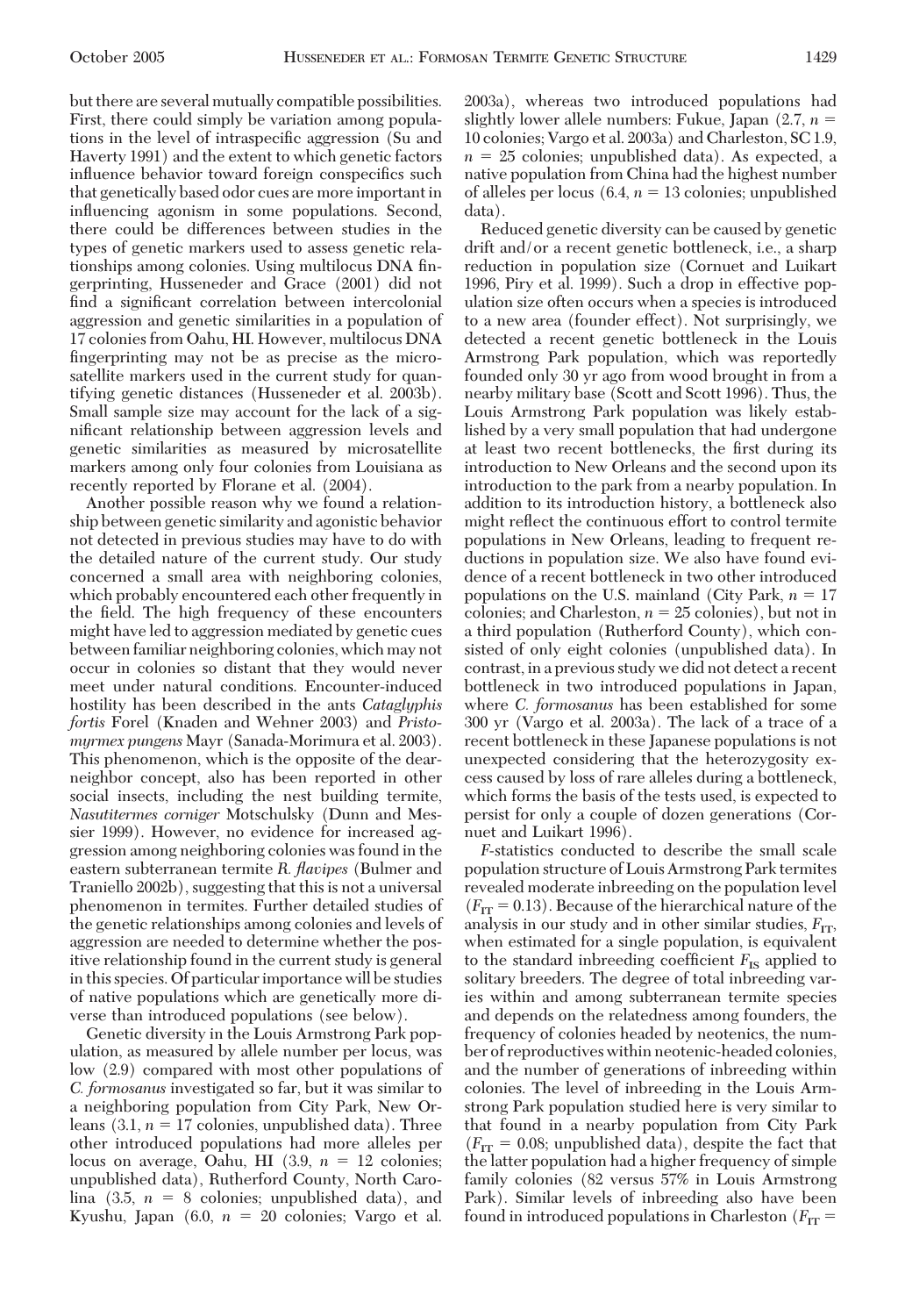0.14; unpublished data), in which 48% of 25 colonies were simple families, and in Kyushu ( $F_{IT} = 0.16$ ; Vargo et al. 2003a), in which 85% of 20 colonies were simple families. A population of eight colonies in Rutherford County of which six were simple families, was found to have a higher level of inbreeding  $(F_{IT} = 0.24;$  unpublished data). The most inbred population found to date is that of Fukue, Japan, in which 10 colonies, all simple families, had an inbreeding coefficient of  $F_{IT}$  = 0.46. The high level of inbreeding in this population was primarily due to the high degree of relatedness of nestmate reproductives heading simple family colonies ( $r = 0.61$ ). Similar variation in levels of inbreeding has been reported for native populations of *R. flavipes,* where values of  $F_{IT}$  ranged from 0.62 in Tennessee (Reilly 1987), 0.34 and 0.27 in Massachusetts (Bulmer et al. 2001) where 0 and 38% of colonies were simple families, to 0.05–0.12 in North Carolina (Vargo 2003a, b; DeHeer and Vargo 2004), where  $\approx 75\%$  of colonies were simple families. Two populations of *Reticulitermes santonensis* (Feytaud) in France, which most likely are *R. flavipes* that was introduced from the United States and became established there  $>100$  yr ago (Clément et al. 2001, Jenkins et al. 2001, Austin et al. 2002, Marini and Mantovani 2002, Luchetti et al. 2004, Uva et al. 2004, Ye et al. 2004), were moderately to highly inbred ( $F_{IT}$  = 0.17 and 0.39; Dronnet et al. 2005); both of these populations consisted entirely of extended family colonies (Dronnet et al. 2005).

Eight (57%) of the 14 colonies in Louis Armstrong Park showed Mendelian distribution of genotypes and were therefore simple family colonies headed by a monogamous pair. The proportion of simple family colonies falls into the rather large range for other introduced *C. formosanus* populations that have been studied: Oahu, 30% of 20 colonies (Vargo et al. 2003b); Charleston, 48% of 25 colonies (unpublished data); Rutherford County, 67% of eight colonies (unpublished data); City Park, 82% of 17 colonies (unpublished data); Kyushu, 85% of 20 colonies; and Fukue, Japan, 100% of 10 colonies (Vargo et al. 2003a). In contrast, a native population of 14 colonies in Guangdong, China, consisted exclusively of extended families (C. H., E.L.V., and J.K.G., unpublished data). Thus, apart from having at least some simple family colonies, there seems to be considerable variation among different introduced populations in the reproductive structure of colonies. It is not clear whether such differences might be due to variation in age structure of colonies, ecological conditions, or genetic composition.

The pairs of reproductives in simple family colonies in the current study were outbred  $(F_{\mathrm{IT}} = 0.02)$  , and on average no more related to each other than to individuals in the population as a whole. Only one of the eight simple family colonies was headed by putative siblings, i.e., former nest mates. Together with the fact that relatedness of tandem running dealated pairs during swarming in the French Quarter, New Orleans, was not significantly different from the population background (C.H., unpublished data), these results suggest that mating is independent of the reproductives' relatedness and does not involve kin recognition. Similarly, simple family colonies in some other subterranean termites are predominantly headed by unrelated primary reproductives, e.g., *R. flavipes* in Massachusetts (Bulmer et al. 2001) and North Carolina (Vargo 2003a, b; DeHeer and Vargo 2004), and Schedorhinotermes lamanianus Sjöstedt in Kenya (Husseneder et al. 1999). The only exception to these general findings so far was the unusually high relatedness between pairs of reproductives in simple family colonies in a Japanese population in Fukue (*r* 0.61; Vargo et al. 2003a). Additional genetic and ecological studies of introduced and native populations of *C. formosanus* are needed to determine the extent to which colonies are founded by unrelated reproductives and what environmental and/or genetic factors promote pairing of close relatives during colony founding.

The prevalence of simple family colonies headed by outbred pairs in the Louis Armstrong Park population studied here indicates a relatively young population, because the production of neotenic replacement reproductives occurs later in the colony life cycle (Thorne 1998, Thorne et al. 1999). Thus, an area with a high proportion of colonies headed by single pairs may indicate that it was recently colonized by swarming termites, resulting in a population of uniformly young colonies. Alternatively, it could mean that simple family colonies of *C. formosanus* in the population are fairly short-lived so that fewer than half the established colonies live long enough to produce neotenics, as has been proposed for populations of *R. flavipes* in North Carolina (Vargo 2003a). Furthermore, the fact that extended family colonies of Louis Armstrong Park were not significantly more inbred than their simple family counterparts suggests that these colonies also were relatively young, headed by reproductives that were only a generation or two removed from the founders. In contrast to the present Þndings on *C. formosanus* in Louis Armstrong Park, extended families in Kyushu (Vargo et al. 2003a), City Park (unpublished data), Charleston (unpublished data), and Rutherford County (unpublished data) clearly showed higher degrees of inbreeding than simple family colonies in the same population. This suggests that extended family colonies in these other populations contain more neotenics and/or neotenics inbreed for more generations than those in Louis Armstrong Park.

Nearly half the 14 colonies (47%) studied here were headed by multiple reproductives as inferred from the classes and frequencies of genotypes among worker nest mates. *F* values and the coefficient of relatedness indicated that the multiple reproductives did not arise from pleometrosis (multiple same-sex reproductives cooperating in colony founding), which would lead to lower  $F_{IT}$  and relatedness values than those observed (Table 3, case C), nor from colony fusion, which would result in positive  $F_{\text{IC}}$  values and relatedness lower than 0.5 (Thorne et al. 1999, Bulmer et al. 2001). Thus, colonies with multiple reproductives were true extended families consisting of the neotenic descen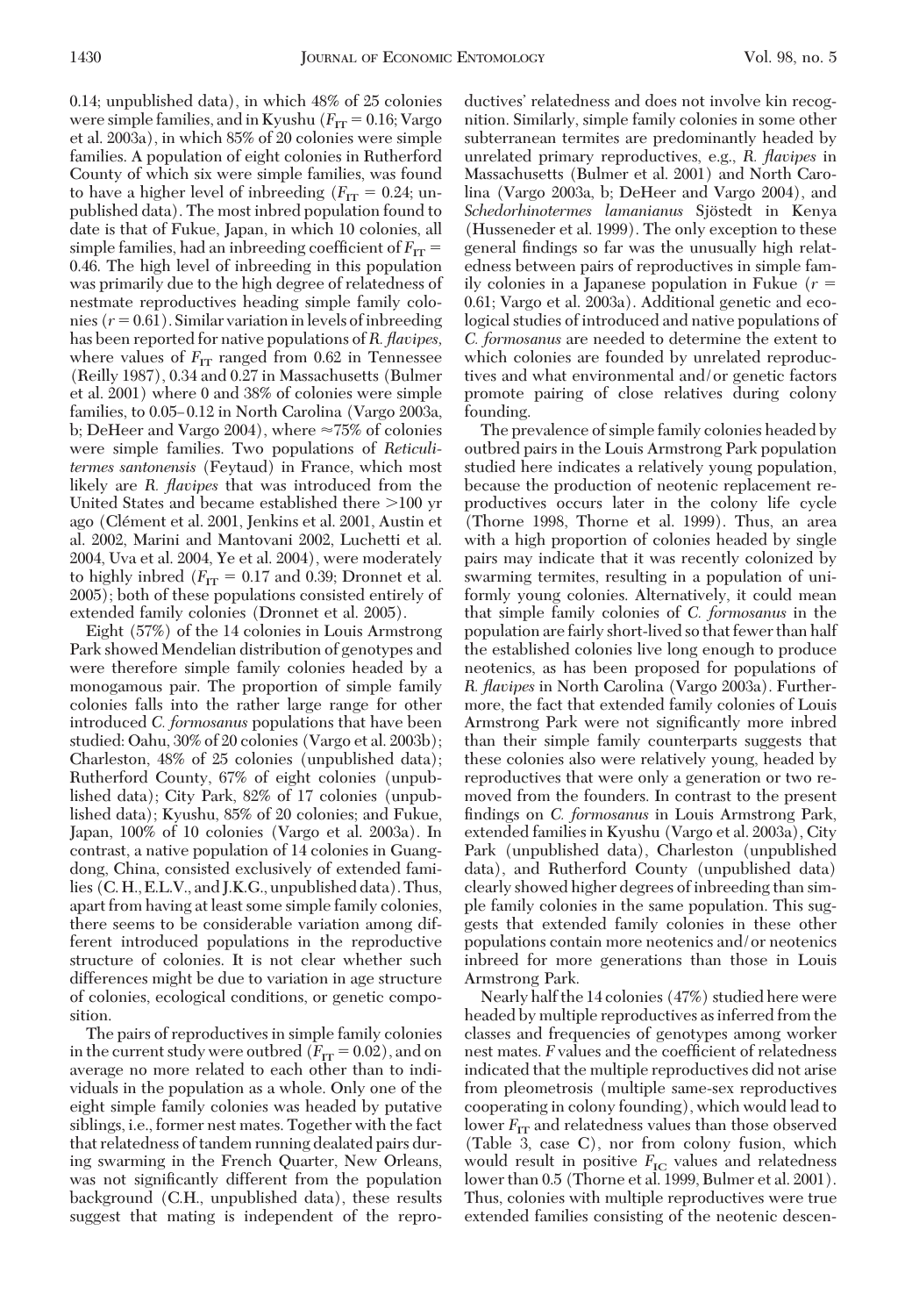dants of monogamous pairs of founders. This seems to be generally true for this species as it has been found in six other introduced populations (Vargo et al. 2003a, b; unpublished data). The closest match between the empirical *F*-statistics and relatedness values obtained here with those predicted for various types of extended families is for colonies headed by the least number of multiple neotenics possible, that is, two female and one male neotenic who are the direct descendants of the founding pair (Table 3, case B.1). Even so, the empirical values for levels of inbreeding in individuals relative to the total population  $(F_{IT})$  and for individuals relative to their own colonies  $(F_{\text{IC}})$  are somewhat lower than the predicted values but only significantly so in the latter case (based on non overlap of the 95% CI). The reason for such low *F* values in extended family colonies is not clear, but one possibility is that at least some colonies contain a mixture of primary founders and their neotenic offspring resulting in colonies less inbred than those headed by neotenics only. The presence of both primary reproductives and neotenics in colonies may reßect the beginning of a turnover from the first generation of founders to the second generation of replacement reproductives. Another possibility is that such colonies have very few neotenics but have unequal reproduction so that a single pair within each colony produces most of the offspring. Distinguishing between these possibilities will require further studies combining more detailed genetic analyses with nest censuses.

Mature colonies of *C. formosanus* may contain millions of individuals with foraging areas extending  $>3,500$  m<sup>2</sup> (Su and Scheffrahn 1988b). The occurrence of extended family colonies with multiple reproductives coupled with the tendency of this species to produce satellite nests, could lead to genetic differentiation within colonies (Roisin and Pasteels 1986, Su and Tamashiro 1987, Husseneder et al. 1998). Separate breeding units within a colony could have important implications for the sociogenetics and management of termites. We detected subtle genetic differentiation among collection sites within the foraging area of the most expansive colony. The magnitude of differentiation was substantially smaller than the differentiation between colonies and was due to differences in allele and genotype frequencies rather than to differences in genotypes or alleles.

The occurrence of spatially separate reproductive centers could potentially lead to colony reproduction by budding, should connections among reproductive centers become severed. It is thought that multiplesite nesting termites, which includes many subterranean termite species such as*C. formosanus* (Shellman-Reeve 1997), efficiently exploit spatially heterogeneous resources by increasing the number of colonies through budding (Clément 1981, Roisin and Pasteels 1986, Husseneder et al. 1998, Thorne 1998). However, detailed genetic studies on a small scale capable of detecting budding are few, and those that have been conducted, e.g., on *R. flavipes* (Bulmer and Traniello 2002a, Vargo 2003a, DeHeer and Vargo 2004), have failed to find evidence of frequent colony reproduction by budding.

That buddingmay occurin*C. formosanus*is suggested by results from a Japanese population, in which Vargo et al. (2003a) found a positive  $F_{\text{IC}}$  value in extended family colonies, a finding consistent with nest budding with interconnected daughter nests (Thorne et al. 1999). However, the fact that all 14 colonies in the current study were genetically distinct and had discreet foraging areas and the fact that there was no significant isolation by distance suggest that colony reproduction by budding is not common in the Louis Armstrong Park population. Perhaps budding, if it occurs at all in this species, is limited to the rare, large colonies with spatially separate reproductive centers, and is therefore difficult to detect. Longer term studies in which the foraging areas and genetic structure of individual colonies are tracked over time are needed to fully investigate the possibility of colony reproduction by budding in *C. formosanus* and other subterranean termites.

Like other subterranean termites, *C. formosanus* possesses a great deal of plasticity in social organization, providing for the possibility of shifts in social organization after introductions to new areas that could favor invasiveness. Although colony reproductive structure has yet to be fully characterized in native populations, the present results together with those on other introduced populations suggest there have not been widespread changes in colony breeding structure common to introduced populations. Rather, introduced populations seem to consist of genetically and spatially distinct colonies comprised of close family groups founded by monogamous pairs of primary reproductives, albeit with considerable variation in the frequency of extended families and levels of inbreeding. In this respect, introduced populations of *C. formosanus* differ from those of many invasive ants, which frequently exhibit unicoloniality and the attendant traits of polygyny, colony reproduction by budding and reduced intraspecific aggression (Holway et al. 2002, Tsutsui and Suarez 2003). More extensive studies are needed to determine whether the observed variation in colony reproductive structure among introduced populations of *C. formosanus* is related to the severity of different invasive populations, and whether this variation is associated with the age of populations, local ecological conditions, or genetic composition. In light of current results, the key to understanding the invasion success of *C. formosanus* may have as much to do with other features of its biology that are characteristic of invasive species generally, such as relatively broad diet (Lai et al. 1983), ability to use a variety of nesting sites, and tolerance for disturbed habitats, than with particular features of its colony social organization. Continued work on the genetics, ecology and behavior of native and introduced populations of this destructive pest will help shed light on why *C. formosanus* is such a successful invader.

#### **Acknowledgments**

We thank S. Garner and T. Juba for technical assistance. L. Foil, G. Henderson, and D. Prowell provided valuable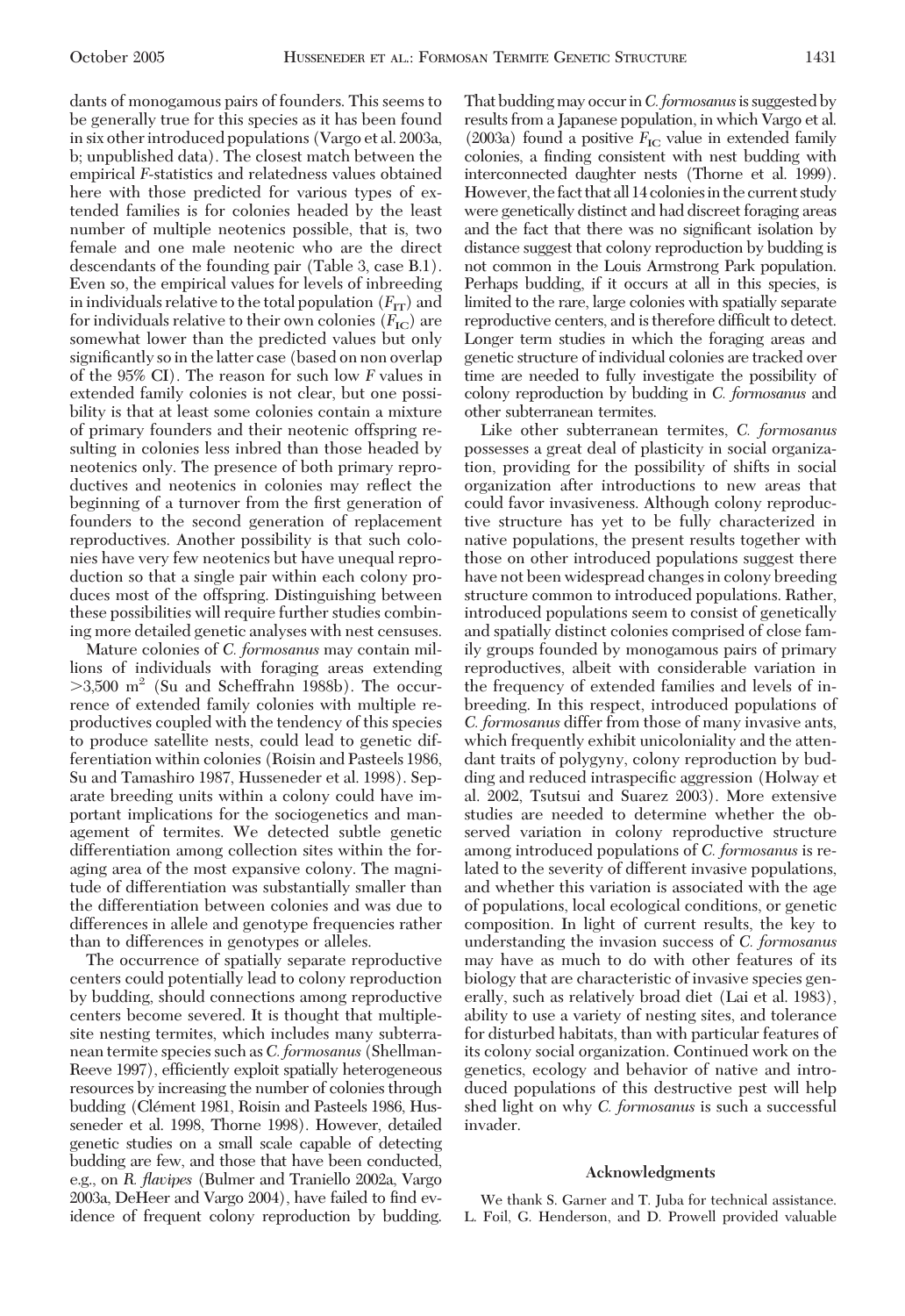comments on an earlier draft of the manuscript. This work was supported by USDA-ARS Specific Cooperative Agreements 58-6435-8-107, 58-6615-9-018, and 58-6435-2- 0023, and the Tropical/Subtropical Agriculture Research (#HAW00987-1011S and #HAW00990-1013S) programs. Approved for publication by the Director, LA Agricultural Experiment Station, as Manuscript No. 05-26-0188.

# **References Cited**

- **Adams,E. S. 1991.** Nest-mate recognition based on heritable odors in the termite *Microcerotermes arboreus.* Proc. Natl. Acad. Sci. U.S.A. 88: 2031-2034.
- Austin, J. W., A. L. Szalanski, P. Uva, A.-G. Bagnères, and **A. Kence. 2002.** A comparative genetic analysis of the subterranean termite genus *Reticulitermes* (Isoptera: Rhinotermitidae). Ann. Entomol. Soc. Am. 95: 753-760.
- **Beye, M., P. Neumann, and R.F.A. Moritz. 1997.** Nestmate recognition and the genetic gestalt in the mound-building ant *Formica polyctena*. Insectes Soc. 44: 49–58.
- **Bilde, T., Y. Lubin, D. Smith, J. M. Schneider, and A. A. Maklakov. 2005.** The transition to social inbred mating systems in spiders: role of inbreeding tolerance in a subsocial predecessor. Evolution 59: 160–174.
- **Bulmer, M. S., and J.F.A. Traniello. 2002a.** Foraging range expansion and colony genetic organization in the subterranean termite *Reticulitermes flavipes* (Isoptera: Rhinotermitidae). Environ. Entomol. 31: 293-298.
- **Bulmer, M. S., and J.F.A. Traniello. 2002b.** Lack of aggression and spatial association of colony members in *Reticulitermes flavipes.* J. Insect Behav. 15: 121–126.
- **Bulmer, M. S., E. S. Adams, and J.F.A. Traniello. 2001.** Variation in colony structure in the subterranean termite *Reticulitermes flavipes.* Behav. Ecol. Sociobiol. 49: 236-243.
- **Cle´ment, J.-L. 1981.** Enzymatic polymorphism in the European populations of various *Reticulitermes* species (Isoptera), pp.  $49-62$ . *In* P. E. Howse and J.-L. Clément [eds.], Biosystematics of social insects. Academic, London, United Kingdom.
- **Cle´ment, J.-L., A.-G. Bagne`res, P. Uva, L. Wilfert, A. Quintana, J. Reinhard, and S. Dronnet. 2001.** Biosystematics of *Reticulitermes* termites in Europe: morphological, chemical and molecular data. Insectes Soc. 48: 202–215.
- **Cornuet, J. M., and G. Luikart. 1996.** Description and power analysis of two tests for detecting recent population bottlenecks from allele frequency data. Genetics 144: 2001–2014.
- **DeHeer, C. J., and E. L. Vargo. 2004.** Colony genetic organization and colony fusion in the termite *Reticulitermes flavipes* as revealed by foraging patterns over time and space. Mol. Ecol. 13: 431–441.
- **Dronnet, S., M. Chapuisat, E. L. Vargo, C. Louhou, and A.-G. Bagne`res. 2005.** Genetic analysis of the breeding system of aninvasive subterranean termite,*Reticulitermes santonensis,* in both urban and natural habitats. Mol. Ecol. 14: 1311-1320.
- **Dunn R., and S. Messier. 1999.** Evidence for the opposite of a dear enemy phenomenon in termites. J. Insect Behav. 12: 461-464.
- **Evans, T. E., M. Lenz, and P. V. Gleeson. 1999.** Estimating population size and forager movement in a tropical subterranean termite (Isoptera: Rhinotermitidae). Environ. Entomol. 28: 823–830.
- **Florane, C. B., J. M. Bland, C. Husseneder, and A. K. Raina. 2004.** Diet-mediated inter-colonial aggression in the Formosan subterranean termite *Coptotermes formosanus.* J. Chem. Ecol. 30: 2559-2574.
- **Goodnight, K. F., and D. C. Queller. 1999.** Computer software for performing likelihood tests of pedigree relationship using genetic markers. Mol. Ecol. 8: 1231–1234.
- **Goudet, J. 1995.** FSTAT (version 1.2): a computer program to calculate F-statistics. J. Hered. 86: 485–486.
- **Goudet, J. 2001.** FSTAT, a program to estimate and test gene diversities and fixation indices (version 2.9.3). http:// www.unil.ch/izea/softwares/fstat.html.
- **Grace, J. K., R. T. Yamamoto, and M. Tamashiro. 1995.** Relationship of individual worker mass and population decline in a Formosan subterranean termite colony (Isoptera: Rhinotermitidae). Environ. Entomol. 24: 1258 – 1262.
- **Grube, S., and B. T. Forschler. 2004.** Census of monogyne and polygyne laboratory colonies illuminates dynamics of population growth in *Reticulitermes flavipes* (Isoptera: Rhinotermitidae). Ann. Entomol. Soc. Am. 97: 466-475.
- **Hardy, O. J., and X. Vekemans. 2002.** SpaGeDi: a versatile computer program to analyse spatial genetic structure at the individual or population levels. Mol. Ecol. Notes 2: 618 - 620.
- **Holway, D. A., L. Lach, A. V. Suarez, N. D. Tsutsui, and T. J. Case. 2002.** The causes and consequences of ant invasions. Annu. Rev. Ecol. Syst. 33: 181-233.
- **Husseneder, C., and J. K. Grace. 2001.** Evaluation of DNA fingerprinting, aggression tests and morphometry as tools for colony delineation of the Formosan subterranean termite. J. Insect Behav. 14: 173-186.
- **Husseneder, C., E. L. Vargo, and J. K. Grace. 2003a.** Molecular genetic methods: new approaches to termite biology, pp. 358 Ð370. *In* B. Goodell, T. P. Schultz, and D. D. Nicholas [eds.], Wood deterioration and preservation: advances in our changing world. American Chemical Society Symposium Series 845. American Chemical Society, Washington, DC.
- **Husseneder, C., R. Brandl, C. Epplen, J. T. Epplen, and M. Kaib. 1998.** Variation between and within colonies in the termite: morphology, genomic DNA, and behaviour. Mol. Ecol. 7: 983-990.
- **Husseneder, C., R. Brandl, C. Epplen, J. T. Epplen, and M. Kaib. 1999.** Within-colony relatedness in a termite species: genetic roads to eusociality? Behaviour 136: 1045-1063.
- **Husseneder, C., J. K. Grace, M. T. Messenger, E. L. Vargo, and N.-Y. Su. 2003b.** Describing the spatial and social organization of Formosan subterranean termite colonies in Armstrong Park, New Orleans. Sociobiology 41:  $61 - 65$
- **Jenkins, T. M., C. J. Basten, S. Kresovich, and B. T. Forschler. 1999.** Mitochondrial gene sequence questions *Reticulitermes* sp. social structure (Isoptera: Rhinotermitidae). Sociobiology 34: 161-172.
- **Jenkins, T. M., R. E. Dean, R. Verkerk, and B. T. Forschler. 2001.** Phylogenetic analyses of two mitochondrial genes and one nuclear intron region illuminate European subterranean termite (Isoptera: Rhinotermitidae) gene ßow, taxonomy, and introduction dynamics. Mol. Phylogenet. Evol. 20: 286-293.
- **Kaib, M., P. Jmhasly, L. Wilfert, W. Durka, S. Franke, W. Francke, R. H. Leuthold, and R. Brandl. 2004.** Cuticular hydrocarbons and aggression in the termite *Macrotermes subhyalinus.* J. Chem. Ecol. 30: 365-385.
- **King, E. G., and W. T. Spink. 1969.** Foraging galleries of the Formosan subterranean termite,*Coptotermes formosanus,* in Louisiana. Ann. Entomol. Soc. Am. 62: 536-542.
- **King, E. G., and W. T. Spink. 1974.** Laboratory studies on the biology of the Formosan subterranean termite with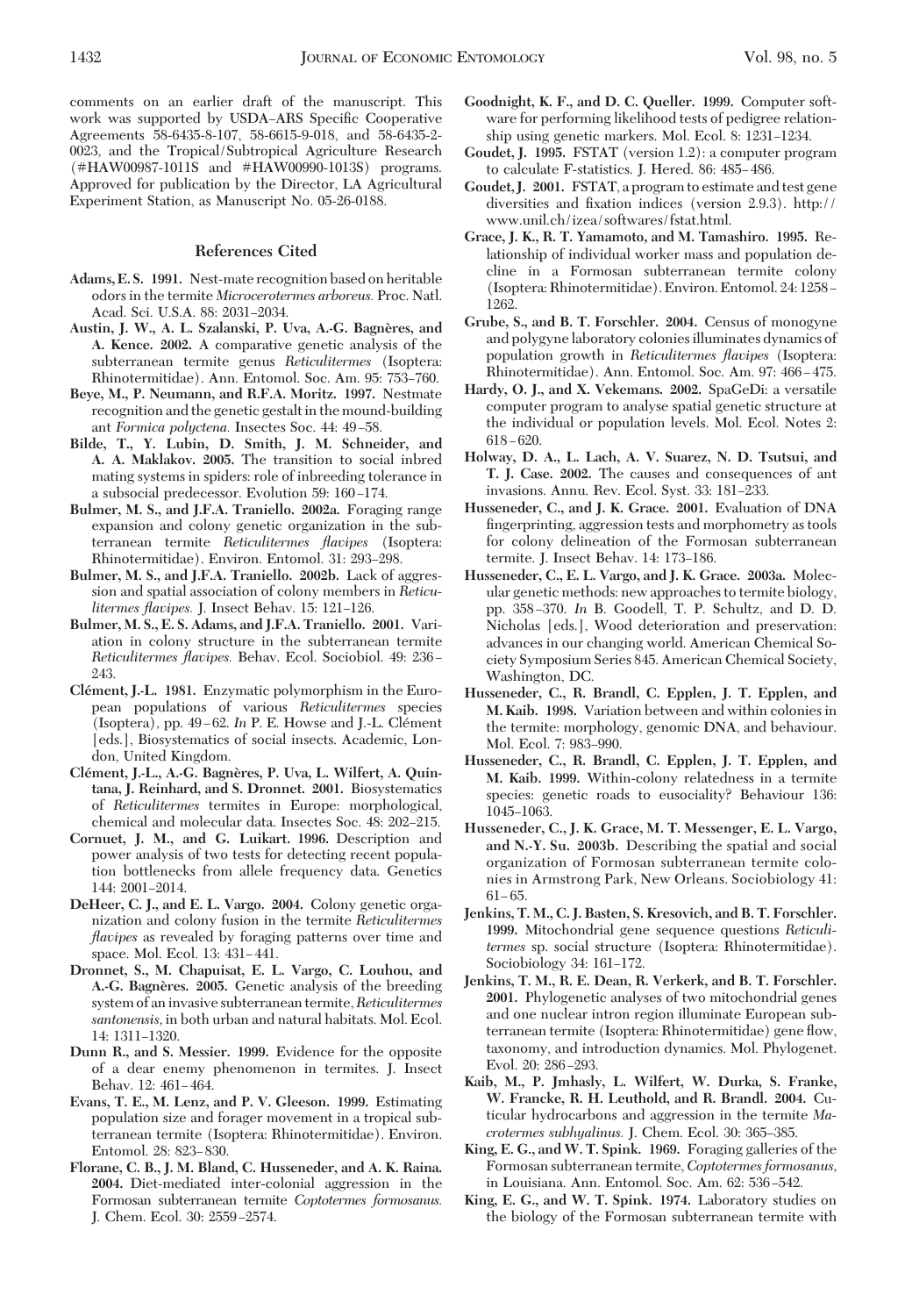primary emphasis on young colony development. Ann. Entomol. Soc. Am. 67: 953-958.

- **Knaden, M., and R. Wehner. 2003.** Nest defense and conspecific enemy recognition in the desert ant *Cataglyphis fortis.* J. Insect Behav. 16: 717-730.
- **La Fage, J. P. 1987.** Practical considerations of the Formosan subterranean termite in Louisiana: A 30-year-old problem, pp. 37–42. *In* M. Tamashiro and N.-Y. Su [eds.], Biology and Control of the Formosan Subterranean Termite. College of Tropical Agriculture and Human Resources, University of Hawaii, Honolulu, HI.
- **Lai, P. Y., M. Tamashiro, J. R. Yates, N.-Y. Su, J. K. Fuji, and R. H. Ebesu. 1983.** Living plants in Hawaii attacked by *Coptotermes formosanus.* Proc. Hawaii Entomol. Soc. 24: 283-286.
- **Lewis, P. O., and D. Zaykin. 2000.** Genetic data analysis: computer program for the analysis of allelic data, version 1.0 (d12). http://alleyn.eeb.uconn.edu/gda/.
- **Luchetti, A., M. Trenta, B. Mantovani, and M. Marini. 2004.** Taxonomy and phylogeny of north Mediterranean *Reticulitermes* termites (Isoptera, Rhinotermitidae): a new insight. Insectes Soc. 51: 117-122.
- **Marini, M., and B. Mantovani. 2002.** Molecular relationships among European samples of *Reticulitermes* (Isoptera, Rhinotermitidae). Mol. Phylogenet. Evol. 22:  $454 - 459.$
- **Matsuura, K., and T. Nishida. 2001.** Colony fusion in a termite: what makes the society "open"? Insectes Soc. 48: 378-383.
- **Messenger,M. T., and A. J.Mullins. 2005.** New ßight distance recorded for *Coptotermes formosanus* (Isoptera: Rhinotermitidae). Florida Entomol. 88: 99-100.
- **Messenger, M. T., and N.-Y. Su. 2005a.** Colony characteristics and seasonal activity of the Formosan subterranean termite (Isoptera: Rhinotermitidae) in Louis Armstrong Park, New Orleans, Louisiana. J. Entomol. Sci. (in press).
- **Messenger, M. T., and N.-Y. Su. 2005b.** Agonistic behavior between colonies of the Formosan subterranean termite from Louis Armstrong Park, New Orleans, Louisiana. Sociobiology 45: 1-15.
- **Messenger, M. T., N.-Y. Su, C. Husseneder, and J. K. Grace. 2005.** Elimination and reinvasion studies with *Coptotermes formosanus* (Isoptera: Rhinotermitidae) in Louisiana. J. Econ. Entomol. 98: 916-929.
- **Piry, S., G. Luikart, and J. M. Cornuet. 1999.** BOTTLE-NECK: a computer program for detecting recent reductions in the effective population size using allele frequency data. J. Hered. 90: 502-503.
- **Queller, D. C., and K. F. Goodnight. 1989.** Estimating relatedness using genetic markers. Evolution 43: 258-275.
- **Raina, A., Y. I. Park, and C. Florane. 2003.** Behavior and reproductive biology of the primary reproductives of the Formosan subterranean termite (Isoptera: Rhinotermitidae). Sociobiology 41: 37-48.
- **Raymond, M., and F. Rousset. 1995.** GENEPOP (version 1.2): population genetics software for exact tests and ecumenicism. J. Hered. 86: 248.
- **Reilly, L.M. 1987.** Measurements ofinbreeding and average relatedness in a termite population. Am. Nat. 130: 339 – 349.
- **Roisin, Y., and J. M. Pasteels. 1986.** Replacement of reproductives in *Nasutitermes princeps* (Desneux) (Isoptera: Termitidae). Behav. Ecol. Sociobiol. 18: 437–442.
- **Ross, K. G. 2001.** Molecular ecology of social behaviour: analyses of breeding systems and genetic structure. Mol. Ecol. 10: 265–284.
- **Sanada-Morimura, S., M. Minai, M. Yokoyama, T. Hirota, T. Satoh, and Y. Obara. 2003.** Encounter-induced hos-

tility to neighbors in the ant *Pristomyrmex pungens.* Behav. Ecol 14: 713-718.

- **Scott, R. F., and H. G. Scott. 1996.** The Formosan subterranean termite, *Coptotermes formosanus.* River Ridge, LA.
- **Shellman-Reeve, J. S. 1997.** The spectrum of eusociality in termites, pp. 52–93. *In* J. C. Choe and B. J. Crespi [eds.], Social behavior in insects and arachnids. Cambridge University Press, Cambridge, United Kingdom.
- **Spink, W. T. 1967.** The Formosan subterranean termite in Louisiana. Louisiana State Univ. Circ 89: 1-12.
- **Shimizu, K. 1962.** Analytical studies on the vitality of colonies of the Formosan subterranean termite, *Coptotermes formosanus* Shiraki. I. Analysis of the strength of vitality. Bull. Fac. Agric. Univ. Miyazaki 8: 106-110.
- **Su, N.-Y., and J. P. La Fage. 1984.** Differences in survival and feeding activity among colonies of the Formosan subterranean termite (Isoptera: Rhinotermitidae). J. Appl. Entomol. 97: 134-138.
- **Su, N.-Y., and M. Tamashiro. 1987.** An overview of the Formosan subterranean termite (Isoptera: Rhinotermitidae) in the world, pp. 3–14. *In* M. Tamashiro and N.-Y. Su [eds.], Biology and control of the Formosan subterranean termite. Research Extension Series 083. University of Hawaii, Honolulu, HI.
- **Su, N.-Y., and R. H. Scheffrahn. 1988a.** Intra- and interspecific competition of the Formosan and eastern subterranean termite: evidence from field observations (Isoptera: Rhinotermitidae). Sociobiology 14: 157-164.
- **Su, N.-Y., and R. H. Scheffrahn. 1988b.** Foraging population and territory of the Formosan subterranean termite (Isoptera: Rhinotermitidae) in an urban environment. Sociobiology 14: 353-360.
- **Su, N.-Y., andM. I.Haverty. 1991.** Agonistic behavior among colonies of the Formosan subterranean termite, *Coptotermes formosanus* Shiraki (Isoptera: Rhinotermitidae), from Florida and Hawaii: lack of correlation with cuticular hydrocarbon composition. J. Insect Behav. 4: 115– 128.
- **Thorne, B. L. 1998.** Biology of subterranean termites of the genus *Reticulitermes*, pp. 1-30. In NPCA Research Report on Subterranean Termites. National Pest Control Association, Dunn Loring, VI.
- **Thorne, B. L., J.F.A. Traniello, E. S. Adams, and M. Bulmer. 1999.** Reproductive dynamics and colony structure of subterranean termites of the genus *Reticulitermes* (Isoptera Rhinotermitidae): a review of the evidence from behavioral, ecological and genetic studies. Ethol. Ecol. Evol. 11: 149-169.
- **Tsutsui, N. D., and A. V. Suarez. 2003.** The colony structure and population biology of invasive ants. Conserv. Biol. 17: 48 Ð58.
- **Uva, P., J. L. Cle´ment, J. W. Austin, J. Aubert, V. Zaffagnini, A. Quintana, and A.-G. Bagne`res. 2004.** Origin of a new *Reticulitermes* termite (Isoptera, Rhinotermitidae) inferred from mitochondrial and nuclear DNA data. Mol. Phylogenet. Evol. 30: 344-353.
- **Vargo, E. L. 2003a.** Hierarchical analysis of colony and population genetic structure in the eastern subterranean termite, *Reticulitermes flavipes,* using two classes of molecular markers. Evolution 57: 2805-2818.
- **Vargo, E. L. 2003b.** Genetic structure of *Reticulitermes flavipes* and *R. virginicus* (Isoptera: Rhinotermitidae) colonies in an urban habitat and tracking of colonies following treatment with hexaßumuron bait. Environ. Entomol. 32: 1271-1282.
- Vargo, E. L., and G. Henderson. 2000. Identification of polymorphic microsatellite loci in the Formosan subterranean